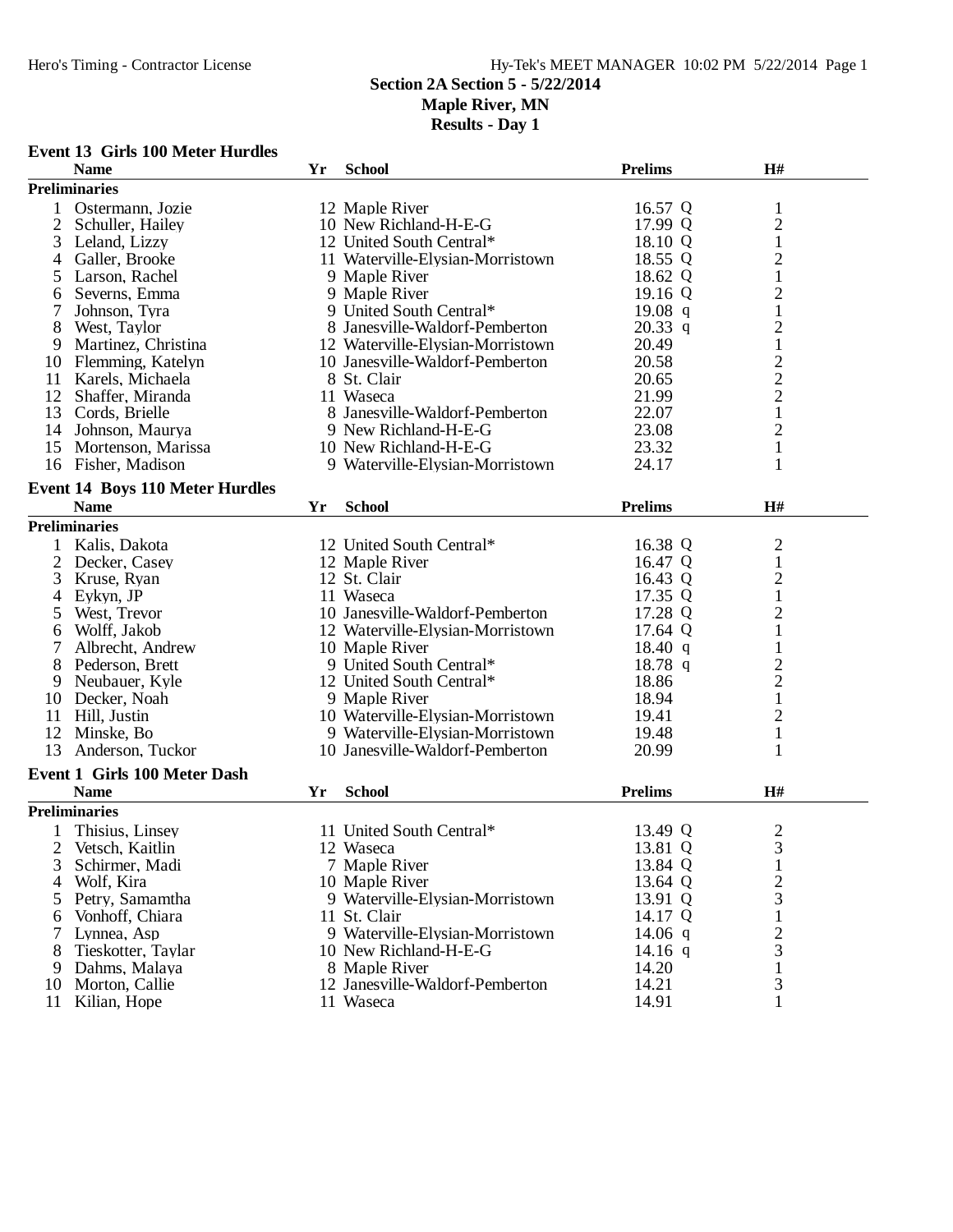### **Section 2A Section 5 - 5/22/2014**

**Maple River, MN**

| <b>Preliminaries </b> (Event 1 Girls 100 Meter Dash) |                                     |    |                                  |                |                         |  |
|------------------------------------------------------|-------------------------------------|----|----------------------------------|----------------|-------------------------|--|
|                                                      | <b>Name</b>                         | Yr | <b>School</b>                    | <b>Prelims</b> | H#                      |  |
|                                                      | 12 Flemming, Katelyn                |    | 10 Janesville-Waldorf-Pemberton  | 15.11          | 3                       |  |
| 13                                                   | Thom, Baylie                        |    | 8 St. Clair                      | 15.29          | $\mathfrak{Z}$          |  |
|                                                      | 13 Hanson, Caitlyn                  |    | 12 Waseca                        | 15.29          | $\overline{2}$          |  |
|                                                      | 15 Brunner, Jana                    |    | 11 St. Clair                     | 15.44          | $\mathbf{1}$            |  |
|                                                      | 16 Traynor, Tara                    |    | 9 Janesville-Waldorf-Pemberton   | 15.77          | $\sqrt{2}$              |  |
|                                                      | 17 Ranniger, Laura                  |    | 12 New Richland-H-E-G            | 15.99          | $\mathbf{2}$            |  |
| 18                                                   | Schindler, Isabelle                 |    | 10 United South Central*         | 17.81          | 1                       |  |
|                                                      | <b>Event 2 Boys 100 Meter Dash</b>  |    |                                  |                |                         |  |
|                                                      | <b>Name</b>                         | Yr | <b>School</b>                    | <b>Prelims</b> | H#                      |  |
|                                                      | <b>Preliminaries</b>                |    |                                  |                |                         |  |
|                                                      | Bade, Prince                        |    | 10 Maple River                   | 11.52 Q        | $\mathbf{1}$            |  |
| 2                                                    | Olson, Dallas                       |    | 11 United South Central*         | 12.08 Q        | $\overline{c}$          |  |
| 3                                                    | Dahle, Alex                         |    | 11 Waseca                        | 12.07 Q        | $\mathbf{1}$            |  |
| 4                                                    | Bomsta, Brady                       |    | 11 Waseca                        | 12.20 Q        | $\mathbf{2}$            |  |
| 5                                                    | Reed, Timmothy                      |    | 8 Janesville-Waldorf-Pemberton   | $12.39$ q      | $\mathbf{1}$            |  |
| 6                                                    | Prange, Trevor                      |    | 9 Maple River                    | $12.64$ q      | $\mathbf{2}$            |  |
| 7                                                    | Parson, Parker                      |    | 8 Waterville-Elysian-Morristown  | $12.67$ q      | $\mathbf 1$             |  |
| 8                                                    | Seath, Aaron                        |    | 10 New Richland-H-E-G            | $12.85$ q      | $\mathbf{1}$            |  |
| 9                                                    | Chester, Ross                       |    | 12 New Richland-H-E-G            | 12.97          | $\overline{\mathbf{c}}$ |  |
| 10                                                   | Kilian, Jackson                     |    | 10 Waseca                        | 13.00          | $\overline{c}$          |  |
| 11                                                   | Atherton, Blake                     |    | 8 Waterville-Elysian-Morristown  | 13.32          | $\mathbf{1}$            |  |
| 12                                                   | Voegele, Tyson                      |    | 9 Waterville-Elysian-Morristown  | 13.57          | $\mathbf{2}$            |  |
| 13                                                   | Kronback, Jacob                     |    | 12 St. Clair                     | 13.81          | $\sqrt{2}$              |  |
|                                                      |                                     |    | 8 Maple River                    | 13.89          | $\mathbf{1}$            |  |
| 14                                                   | Moske, Cole<br>15 Coonrod, Cobra    |    | 11 Janesville-Waldorf-Pemberton  | 16.29          | 2                       |  |
|                                                      |                                     |    |                                  |                |                         |  |
|                                                      | <b>Event 3 Girls 200 Meter Dash</b> |    |                                  |                |                         |  |
|                                                      | <b>Name</b>                         | Yr | <b>School</b>                    | <b>Prelims</b> | H#                      |  |
|                                                      | <b>Preliminaries</b>                |    |                                  |                |                         |  |
|                                                      | Swain, Madeline                     |    | 11 Waseca                        | 28.29 Q        | 2                       |  |
| 2                                                    | Schirmer, Madi                      |    | 7 Maple River                    | 28.50 Q        | $\mathbf{1}$            |  |
| 3                                                    | Ramaker, Gretchen                   |    | 9 New Richland-H-E-G             | 28.65 Q        | $\mathfrak{Z}$          |  |
| 4                                                    | Wingen, Carllie                     |    | 11 Maple River                   | 29.17 Q        | $\mathfrak{Z}$          |  |
| 5                                                    | Lynnea, Asp                         |    | 9 Waterville-Elysian-Morristown  | 29.19 Q        | $\overline{c}$          |  |
| 6                                                    | Wolff, Shelby                       |    | 8 Waseca                         | 29.62 Q        | $\mathbf{1}$            |  |
| 7                                                    | Olson, Hannah                       |    | 10 Janesville-Waldorf-Pemberton  | $29.21$ q      | $\overline{c}$          |  |
| 8                                                    | Reeves, Sophie                      |    | 7 Maple River                    | 29.25 q        | 3                       |  |
| 9                                                    | Christianson, Claire                |    | 9 United South Central*          | 29.87          | 3                       |  |
| 10                                                   | Harris, Konnor                      |    | 12 Waseca                        | 30.10          | 1                       |  |
| 11                                                   | Martinez, Christina                 |    | 12 Waterville-Elysian-Morristown | 30.97          | 3                       |  |
| 12                                                   | Vonhoff, Chiara                     |    | 11 St. Clair                     | 31.09          | $\sqrt{2}$              |  |
| 13                                                   | Budach, Emily                       |    | 9 Janesville-Waldorf-Pemberton   | 31.37          | 3                       |  |
| 14                                                   | Brunner, Jana                       |    | 11 St. Clair                     | 31.85          |                         |  |
| 15                                                   | Karels, Michaela                    |    | 8 St. Clair                      | 32.38          |                         |  |
| 16                                                   | Traynor, Tara                       |    | 9 Janesville-Waldorf-Pemberton   | 32.85          | $\overline{c}$          |  |
| 17                                                   | Sletten, Cassidy                    |    | 11 New Richland-H-E-G            | 34.07          | $\overline{c}$          |  |
|                                                      | 18 Pearson, Ashley                  |    | 9 United South Central*          | 35.07          | 1                       |  |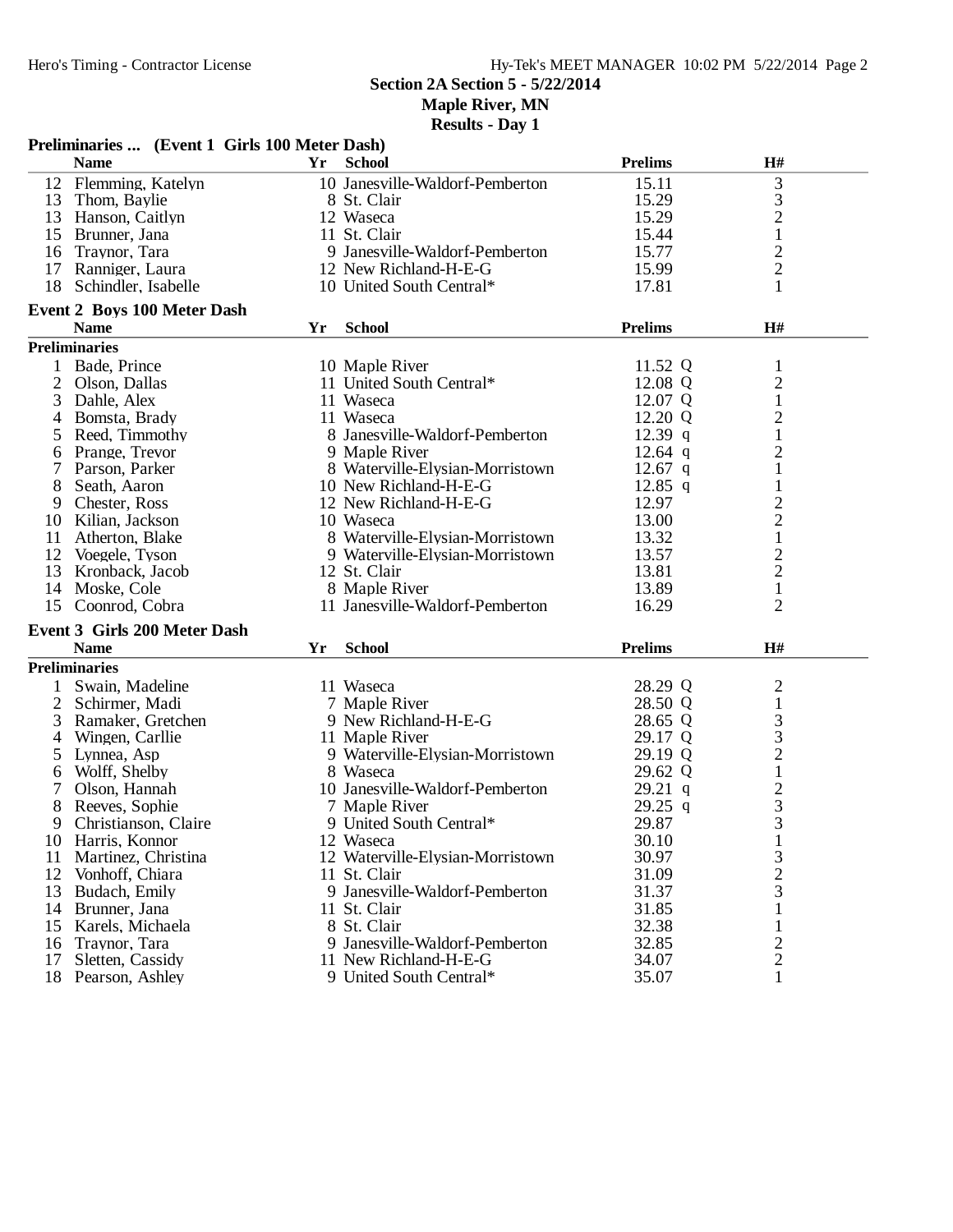# **Section 2A Section 5 - 5/22/2014**

# **Maple River, MN**

| <b>Event 4 Boys 200 Meter Dash</b> |  |  |  |  |
|------------------------------------|--|--|--|--|
|------------------------------------|--|--|--|--|

|                | <b>Name</b>                             | Yr | <b>School</b>                    | <b>Prelims</b> | H#             |  |
|----------------|-----------------------------------------|----|----------------------------------|----------------|----------------|--|
|                | <b>Preliminaries</b>                    |    |                                  |                |                |  |
| 1              | Schuster, John                          |    | 11 United South Central*         | 23.57 Q        | 2              |  |
|                | 2 Bade, Prince                          |    | 10 Maple River                   | 23.65 Q        | $\mathbf 1$    |  |
| 3              | Heitkamp, Spencer                       |    | 9 Janesville-Waldorf-Pemberton   | 25.35 Q        | 3              |  |
| 4              | Parson, Parker                          |    | 8 Waterville-Elysian-Morristown  | 25.38 Q        | 3              |  |
| 5              | Mortensen, Lucas                        |    | 9 St. Clair                      | 25.59 Q        | $\overline{c}$ |  |
| 6              | Beedle, Ben                             |    | 9 Waterville-Elysian-Morristown  | 25.72 Q        | $\,1$          |  |
| 7              | Kilian, Jackson                         |    | 10 Waseca                        | $25.76$ q      |                |  |
| 8              | Danks, Timothy                          |    | 10 St. Clair                     | 25.90 q        | $\frac{2}{3}$  |  |
| 9              | Carey-Fritz, Tanner                     |    | 2 Maple River                    | 26.05          | 3              |  |
| 10             | Mely, Zach                              |    | 10 New Richland-H-E-G            | 26.47          | $\mathbf{1}$   |  |
| 10             | Benson, Cole                            |    | 9 Janesville-Waldorf-Pemberton   | 26.47          | $\overline{c}$ |  |
| 12             | Wehking, Wyatt                          |    | 12 Janesville-Waldorf-Pemberton  | 26.65          |                |  |
| 13             | Whiteside, Cameron                      |    | 9 United South Central*          | 26.70          |                |  |
| 14             | Cory, Cody                              |    | 8 United South Central*          | 26.77          | $\frac{2}{3}$  |  |
| 15             | Kubat, Kody                             |    | 12 Waseca                        | 26.99          | $\mathbf{1}$   |  |
| 16             | Borwege, Ethan                          |    | 10 New Richland-H-E-G            | 27.24          | 1              |  |
| 17             | Winch, Jacob                            |    | 10 St. Clair                     | 27.55          | 3              |  |
| 18             | Raub, Ryley                             |    | 10 Waseca                        | 27.63          | $\mathbf{1}$   |  |
| 19             | Moske, Cole                             |    | 8 Maple River                    | 28.60          | 1              |  |
|                |                                         |    |                                  |                |                |  |
|                | Event 23 Girls 4x800 Meter Relay        |    |                                  |                |                |  |
|                | <b>Team</b>                             |    | Relay                            | <b>Finals</b>  |                |  |
| <b>Finals</b>  |                                         |    |                                  |                |                |  |
| 1              | Waseca                                  |    |                                  | 10:06.04       |                |  |
| 2              | St. Clair                               |    |                                  | 10:51.39       |                |  |
| 3              | Maple River                             |    |                                  | 11:19.26       |                |  |
| 4              | Waterville-Elysian-Morristown           |    |                                  | 11:21.37       |                |  |
| 5              | Janesville-Waldorf-Pemberton            |    |                                  | 11:34.85       |                |  |
| 6              | United South Central*                   |    |                                  | 11:42.85       |                |  |
|                |                                         |    |                                  |                |                |  |
|                | Event 24 Boys 4x800 Meter Relay         |    |                                  |                |                |  |
|                | <b>Team</b>                             |    | <b>Relay</b>                     | <b>Finals</b>  |                |  |
| <b>Finals</b>  |                                         |    |                                  |                |                |  |
|                | Waseca                                  |    |                                  | 8:37.24        |                |  |
| $\overline{2}$ | New Richland-H-E-G                      |    |                                  | 8:43.12        |                |  |
| 3              | Janesville-Waldorf-Pemberton            |    |                                  | 8:55.63        |                |  |
| 4              | Maple River                             |    |                                  | 9:24.14        |                |  |
| 5              | Waterville-Elysian-Morristown           |    |                                  | 11:17.00       |                |  |
|                | <b>Event 13 Girls 100 Meter Hurdles</b> |    |                                  |                |                |  |
|                | <b>Name</b>                             | Yr | <b>School</b>                    | <b>Finals</b>  |                |  |
| <b>Finals</b>  |                                         |    |                                  |                |                |  |
|                |                                         |    |                                  |                |                |  |
| 1              | Ostermann, Jozie                        |    | 12 Maple River                   | 16.56          |                |  |
| 2              | Schuller, Hailey                        |    | 10 New Richland-H-E-G            | 17.25          |                |  |
| 3              | Galler, Brooke                          |    | 11 Waterville-Elysian-Morristown | 17.40          |                |  |
| 4              | Leland, Lizzy                           |    | 12 United South Central*         | 17.90          |                |  |
| 5              | Larson, Rachel                          |    | 9 Maple River                    | 18.48          |                |  |
| 6              | Johnson, Tyra                           |    | 9 United South Central*          | 18.74          |                |  |
| 7              | Severns, Emma                           |    | 9 Maple River                    | 19.08          |                |  |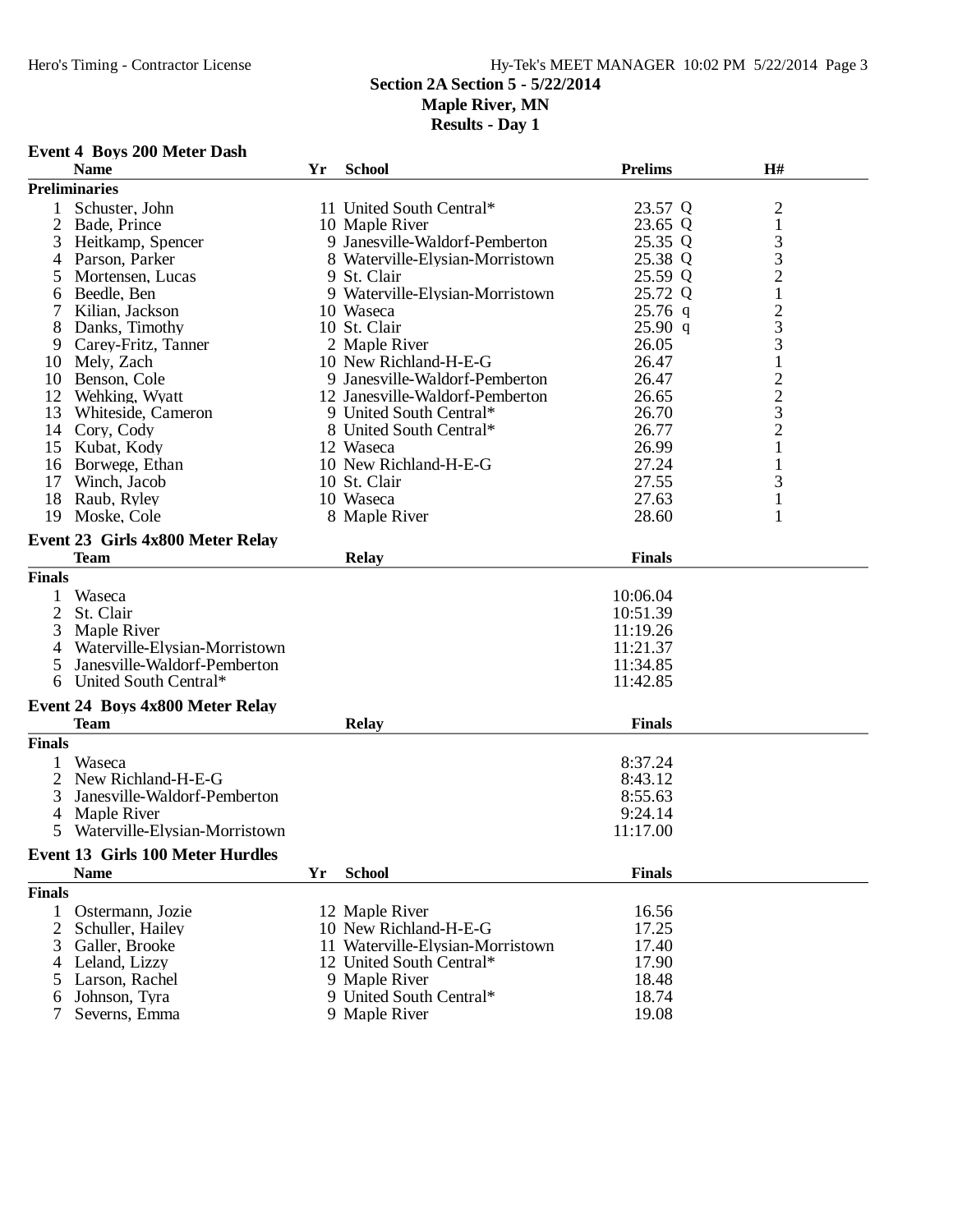# **Section 2A Section 5 - 5/22/2014**

**Maple River, MN**

|                | Finals  (Event 13 Girls 100 Meter Hurdles) |    |                                  |               |  |
|----------------|--------------------------------------------|----|----------------------------------|---------------|--|
|                | <b>Name</b>                                | Yr | <b>School</b>                    | <b>Finals</b> |  |
|                | West, Taylor                               |    | 8 Janesville-Waldorf-Pemberton   | <b>DQ</b>     |  |
|                | <b>Event 14 Boys 110 Meter Hurdles</b>     |    |                                  |               |  |
|                | <b>Name</b>                                | Yr | <b>School</b>                    | <b>Finals</b> |  |
| <b>Finals</b>  |                                            |    |                                  |               |  |
| 1              | Kalis, Dakota                              |    | 12 United South Central*         | 16.06         |  |
| 2              | Decker, Casey                              |    | 12 Maple River                   | 16.08         |  |
| 3              | Kruse, Ryan                                |    | 12 St. Clair                     | 16.69         |  |
| 4              | Wolff, Jakob                               |    | 12 Waterville-Elysian-Morristown | 16.81         |  |
| 5              | West, Trevor                               |    | 10 Janesville-Waldorf-Pemberton  | 16.86         |  |
| 6              | Eykyn, JP                                  |    | 11 Waseca                        | 17.16         |  |
|                | Albrecht, Andrew                           |    | 10 Maple River                   | 18.07         |  |
| 8              | Pederson, Brett                            |    | 9 United South Central*          | 19.01         |  |
|                |                                            |    |                                  |               |  |
|                | Event 1 Girls 100 Meter Dash               |    |                                  |               |  |
|                | <b>Name</b>                                | Yr | <b>School</b>                    | <b>Finals</b> |  |
| <b>Finals</b>  |                                            |    |                                  |               |  |
|                | Schirmer, Madi                             |    | 7 Maple River                    | 13.06         |  |
| 2              | Petry, Samamtha                            |    | 9 Waterville-Elysian-Morristown  | 13.45         |  |
| 3              | Thisius, Linsey                            |    | 11 United South Central*         | 13.48         |  |
| 4              | Wolf, Kira                                 |    | 10 Maple River                   | 13.76         |  |
| 5              | Vetsch, Kaitlin                            |    | 12 Waseca                        | 13.80         |  |
| 6              | Tieskotter, Taylar                         |    | 10 New Richland-H-E-G            | 14.01         |  |
| 7              | Vonhoff, Chiara                            |    | 11 St. Clair                     | 14.16         |  |
| 8              | Lynnea, Asp                                |    | 9 Waterville-Elysian-Morristown  | 14.26         |  |
|                | <b>Event 2 Boys 100 Meter Dash</b>         |    |                                  |               |  |
|                | <b>Name</b>                                | Yr | <b>School</b>                    | <b>Finals</b> |  |
| <b>Finals</b>  |                                            |    |                                  |               |  |
| 1              | Bade, Prince                               |    | 10 Maple River                   | 11.46         |  |
| 2              | Olson, Dallas                              |    | 11 United South Central*         | 11.76         |  |
| 3              | Dahle, Alex                                |    | 11 Waseca                        | 11.99         |  |
| 4              | Bomsta, Brady                              |    | 11 Waseca                        | 12.14         |  |
| 5              | Reed, Timmothy                             |    | 8 Janesville-Waldorf-Pemberton   | 12.64         |  |
| 6              | Parson, Parker                             |    | 8 Waterville-Elysian-Morristown  | 12.65         |  |
| 7              | Prange, Trevor                             |    | 9 Maple River                    | 12.69         |  |
| 8              | Seath, Aaron                               |    | 10 New Richland-H-E-G            | 12.76         |  |
|                | Event 19 Girls 4x200 Meter Relay           |    |                                  |               |  |
|                | <b>Team</b>                                |    | <b>Relay</b>                     | <b>Finals</b> |  |
| <b>Finals</b>  |                                            |    |                                  |               |  |
|                | New Richland-H-E-G                         |    |                                  | 1:49.87       |  |
| $\overline{2}$ | Waseca                                     |    |                                  | 1:52.86       |  |
| 3              | United South Central*                      |    |                                  | 1:54.20       |  |
| 4              | <b>Maple River</b>                         |    |                                  | 1:54.55       |  |
| 5              | Waterville-Elysian-Morristown              |    |                                  | 2:20.17       |  |
|                | Janesville-Waldorf-Pemberton               |    |                                  | DQ            |  |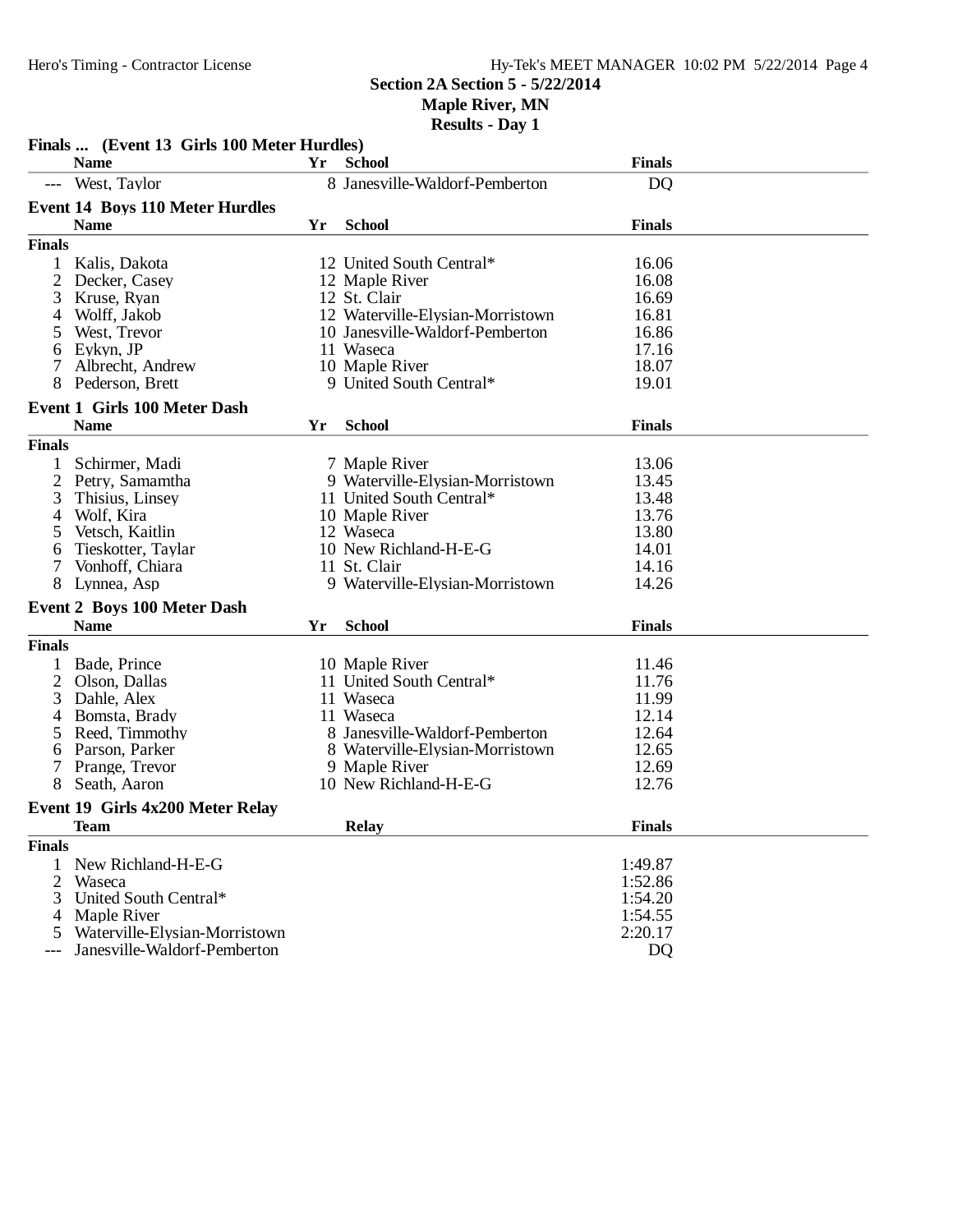**Section 2A Section 5 - 5/22/2014 Maple River, MN**

|               | Event 20 Boys 4x200 Meter Relay  |    |                                  |                    |  |
|---------------|----------------------------------|----|----------------------------------|--------------------|--|
|               | <b>Team</b>                      |    | <b>Relay</b>                     | <b>Finals</b>      |  |
| <b>Finals</b> |                                  |    |                                  |                    |  |
| 1             | Maple River                      |    |                                  | 1:33.61            |  |
| 2             | Waseca                           |    |                                  | 1:33.63            |  |
| 3             | St. Clair                        |    |                                  | 1:39.91            |  |
| 4             | United South Central*            |    |                                  | 1:46.23            |  |
| 5             | New Richland-H-E-G               |    |                                  | 1:48.25            |  |
| 6             | Janesville-Waldorf-Pemberton     |    |                                  | 1:52.31            |  |
|               | Event 9 Girls 1600 Meter Run     |    |                                  |                    |  |
|               | <b>Name</b>                      | Yr | <b>School</b>                    | <b>Finals</b>      |  |
| <b>Finals</b> |                                  |    |                                  |                    |  |
|               | Winter, Tierney                  |    | 10 Waterville-Elysian-Morristown | 5:27.78            |  |
| 2             | OBrien, Sally                    |    | 11 Waseca                        | 5:28.14            |  |
| 3             | Passmore, Gabby                  |    | 10 Maple River                   | 5:29.18            |  |
| 4             | Novak - Klug, Sadie              |    | 12 Waseca                        | 5:34.84            |  |
|               | Dufault, Abbe                    |    | 7 Waseca                         | 5:45.53            |  |
| 5             | Schwartz, Tenley                 |    | 12 United South Central*         | 6:02.75            |  |
| 6             | Loeffler, Jessica                |    | 11 St. Clair                     |                    |  |
|               |                                  |    |                                  | 6:14.76            |  |
| 8             | Bass, mily                       |    | 8 Waterville-Elysian-Morristown  | 6:25.52<br>6:27.84 |  |
| 9             | Lewer, Katherine                 |    | 10 New Richland-H-E-G            |                    |  |
| 10            | Quezada, Sandra                  |    | 11 New Richland-H-E-G            | 6:43.17            |  |
| 11            | Shoemaker, Lydia                 |    | 8 Maple River                    | 6:55.23            |  |
| 12            | Bruegger, Morgan                 |    | 8 Maple River                    | 6:57.05            |  |
| 13            | Crouch, Jossette                 |    | 12 Janesville-Waldorf-Pemberton  | 7:02.27            |  |
| 14            | Cords, Lacey                     |    | 7 Janesville-Waldorf-Pemberton   | 7:04.46            |  |
| 15            | Thompson, Kallie                 |    | 7 New Richland-H-E-G             | 7:05.24            |  |
|               | 16 Volkmann, Amber               |    | 12 Janesville-Waldorf-Pemberton  | 7:53.03            |  |
|               | Event 10 Boys 1600 Meter Run     |    |                                  |                    |  |
|               | <b>Name</b>                      | Yr | <b>School</b>                    | <b>Finals</b>      |  |
| <b>Finals</b> |                                  |    |                                  |                    |  |
|               | Streich, Shane                   |    | 11 Waseca                        | 4:24.13            |  |
| 2             | Schiltz, TJ                      |    | 12 New Richland-H-E-G            | 4:37.79            |  |
| 3             | Dobie, Stephen                   |    | 8 Maple River                    | 4:56.40            |  |
| 4             | Wilkening, Jacob                 |    | 11 Waseca                        | 5:00.61            |  |
| 5             | Stevermer, Adam                  |    | 11 United South Central*         | 5:08.49            |  |
| 6             | Lindsey, Noah                    |    | 11 Maple River                   | 5:20.47            |  |
|               | Jewison, Nick                    |    | 11 Janesville-Waldorf-Pemberton  | 5:36.35            |  |
| 8             | Knewtson, Andrew                 |    | 10 Maple River                   | 5:36.70            |  |
| 9             | Borneke, Mitch                   |    | 9 Janesville-Waldorf-Pemberton   | 5:40.12            |  |
| 10            | Crouch, Jonathon                 |    | 8 Janesville-Waldorf-Pemberton   | 5:42.44            |  |
| 11            | Schwartz, Jonathan               |    | 8 United South Central*          | 5:44.97            |  |
| 12            | McMann, Brenden                  |    | 8 New Richland-H-E-G             | 5:50.61            |  |
| 13            | Thompson, Michael                |    | 10 St. Clair                     | 5:52.97            |  |
| 14            | Beck, Jager                      |    | 7 New Richland-H-E-G             | 6:20.31            |  |
|               | Event 17 Girls 4x100 Meter Relay |    |                                  |                    |  |
|               | <b>Team</b>                      |    | <b>Relay</b>                     | <b>Finals</b>      |  |
| <b>Finals</b> |                                  |    |                                  |                    |  |
| 1             | New Richland-H-E-G               |    |                                  | 52.63              |  |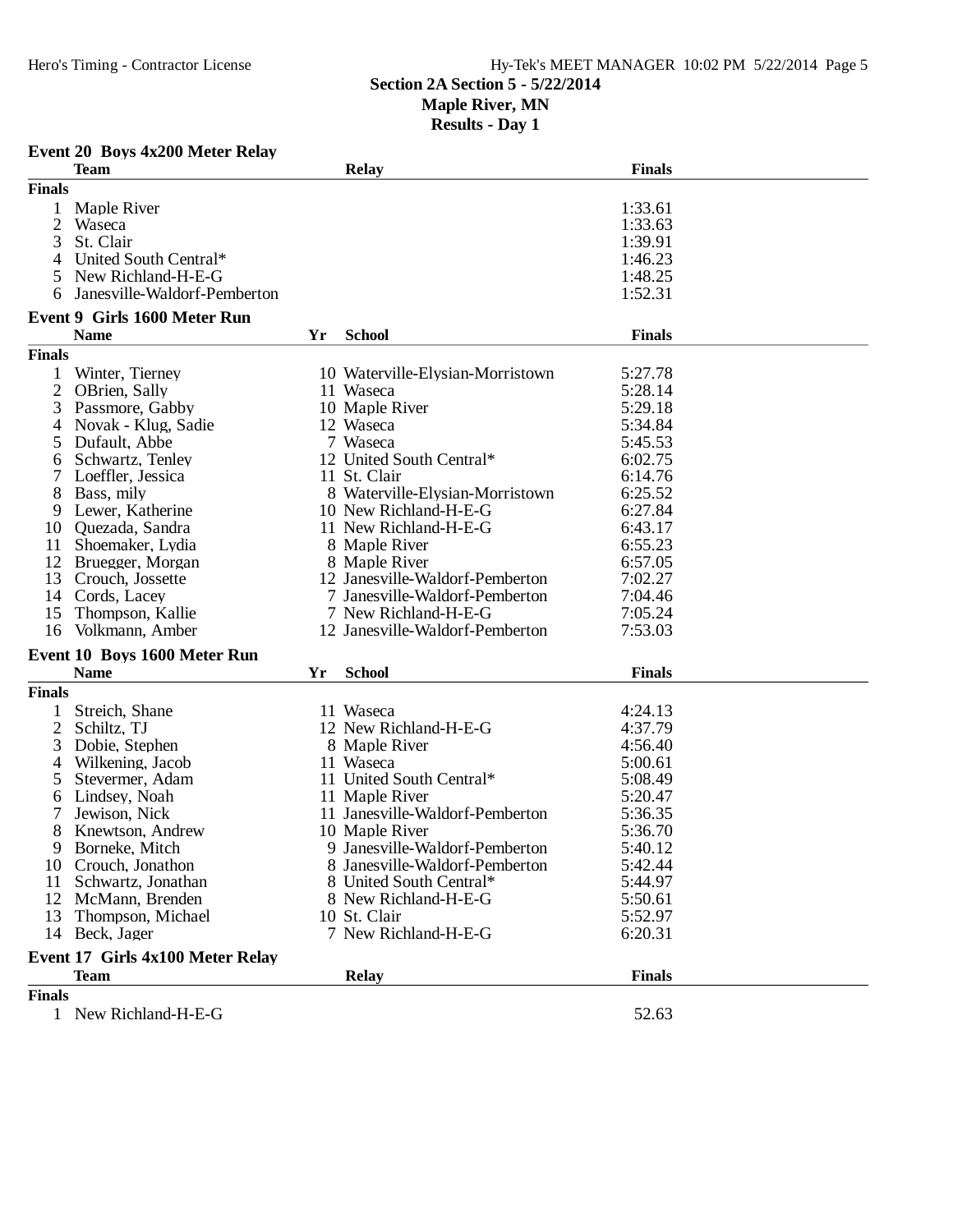**Section 2A Section 5 - 5/22/2014**

**Maple River, MN**

|                | Finals  (Event 17 Girls 4x100 Meter Relay) |    |                                                 |               |                   |  |
|----------------|--------------------------------------------|----|-------------------------------------------------|---------------|-------------------|--|
|                | <b>Team</b>                                |    | <b>Relay</b>                                    | <b>Finals</b> |                   |  |
| 2              | Waseca                                     |    |                                                 | 53.02         |                   |  |
| 3              | United South Central*                      |    |                                                 | 54.24         |                   |  |
| 4              | Waterville-Elysian-Morristown              |    |                                                 | 55.19         |                   |  |
| 5              | Maple River                                |    |                                                 | 57.11         |                   |  |
| 6              | St. Clair                                  |    |                                                 | 57.76         |                   |  |
| 7              | Janesville-Waldorf-Pemberton               |    |                                                 | 1:00.09       |                   |  |
|                | <b>Event 18 Boys 4x100 Meter Relay</b>     |    |                                                 |               |                   |  |
|                | <b>Team</b>                                |    | <b>Relay</b>                                    | <b>Finals</b> |                   |  |
| <b>Finals</b>  |                                            |    |                                                 |               |                   |  |
|                | Waseca                                     |    |                                                 | 45.40         |                   |  |
| 2              | St. Clair                                  |    |                                                 | 47.12         |                   |  |
| 3              | Maple River                                |    |                                                 | 47.52         |                   |  |
| 4              | United South Central*                      |    |                                                 | 47.70         |                   |  |
| 5              | New Richland-H-E-G                         |    |                                                 | 49.65         |                   |  |
| 6              | Waterville-Elysian-Morristown              |    |                                                 | 49.92         |                   |  |
|                | Janesville-Waldorf-Pemberton               |    |                                                 | 54.42         |                   |  |
|                | <b>Event 5 Girls 400 Meter Dash</b>        |    |                                                 |               |                   |  |
|                | <b>Name</b>                                | Yr | <b>School</b>                                   | <b>Finals</b> | H#                |  |
| <b>Finals</b>  |                                            |    |                                                 |               |                   |  |
| 1              | Anderson, Lily                             |    | 10 Waterville-Elysian-Morristown                | 1:01.47       | $\overline{c}$    |  |
| $\overline{c}$ | Wingen, Carllie                            |    | 11 Maple River                                  | 1:04.75       |                   |  |
| 3              | Timm, Madison                              |    | 9 Waterville-Elysian-Morristown                 | 1:04.86       | $22222$<br>$2222$ |  |
| 4              | Klocek, Catilyn                            |    | 10 United South Central*                        | 1:05.85       |                   |  |
| 5              | Embacher, Hailey                           |    | 9 St. Clair                                     | 1:08.29       |                   |  |
|                | Christianson, Claire                       |    | 9 United South Central*                         | 1:08.83       |                   |  |
| 6              | Olson, Hannah                              |    | 10 Janesville-Waldorf-Pemberton                 | 1:09.09       |                   |  |
| 8              | Morton, Callie                             |    | 12 Janesville-Waldorf-Pemberton                 | 1:11.48       |                   |  |
|                | Dalluge, Morgan                            |    | 8 Maple River                                   | 1:12.17       | $\mathbf{1}$      |  |
| 9              |                                            |    |                                                 |               |                   |  |
| 10             | Ulrich, Samantha                           |    | 8 Maple River<br>8 Janesville-Waldorf-Pemberton | 1:15.16       | 1<br>1            |  |
| 11             | Asselin, Kylie                             |    |                                                 | 1:24.78       |                   |  |
|                | Event 6 Boys 400 Meter Dash                |    |                                                 |               |                   |  |
|                | <b>Name</b>                                | Yr | <b>School</b>                                   | <b>Finals</b> | H#                |  |
| <b>Finals</b>  |                                            |    |                                                 |               |                   |  |
|                | Schuster, John                             |    | 11 United South Central*                        | 50.52         |                   |  |
| 2              | Hauser, Tyler                              |    | 12 St. Clair                                    | 52.61         | $\frac{3}{3}$     |  |
| 3              | Trio, Aaron                                |    | 12 Maple River                                  | 53.76         |                   |  |
| 4              | Johnson, Raece                             |    | 12 New Richland-H-E-G                           | 54.41         |                   |  |
| 5              | Bushlack, Maclan                           |    | 11 United South Central*                        | 55.66         | 33323             |  |
| 6              | Ninow, RayShawn                            |    | 11 Janesville-Waldorf-Pemberton                 | 56.59         |                   |  |
|                | Prange, Trevor                             |    | 9 Maple River                                   | 58.70         |                   |  |
| 8              | Mogensen, Kaden                            |    | 8 Janesville-Waldorf-Pemberton                  | 58.81         |                   |  |
| 9              | Arndt, Mason                               |    | 10 St. Clair                                    | 59.31         |                   |  |
| 10             | Anderson, Adam                             |    | 12 New Richland-H-E-G                           | 59.40         | $\frac{2}{3}$     |  |
| 11             | Keller, Will                               |    | 10 Maple River                                  | 59.90         |                   |  |
| 12             | Davide, Ethan                              |    | 9 Waseca                                        | 1:01.79       | 1                 |  |
| 13             | Youngberg, Henry                           |    | 9 Waseca                                        | 1:01.85       | $\mathbf{1}$      |  |
| 14             | Cory, Cody                                 |    | 8 United South Central*                         | 1:03.48       | $\overline{2}$    |  |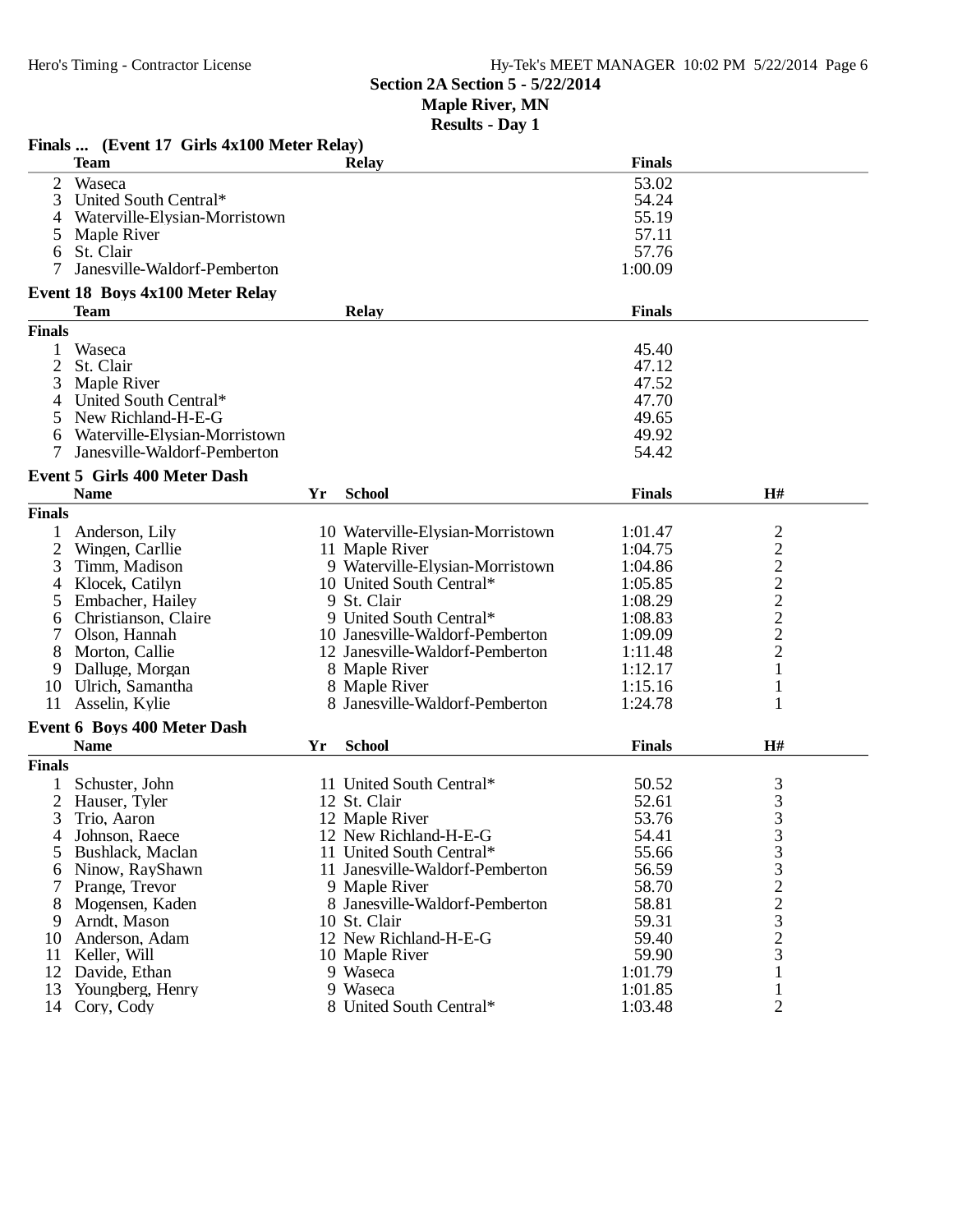**Section 2A Section 5 - 5/22/2014 Maple River, MN**

| <b>School</b><br><b>Finals</b><br>H#<br><b>Name</b><br>Yr<br>15 Byrne, Christopher<br>8 Waterville-Elysian-Morristown<br>1:03.50<br>$\overline{2}$<br>$\overline{c}$<br>10 Janesville-Waldorf-Pemberton<br>16 Eustice, Ryan<br>1:03.62<br>$\mathbf{1}$<br>17 Case, Evan<br>8 St. Clair<br>1:05.24<br><b>Event 15 Girls 300 Meter Hurdles</b><br><b>Name</b><br>H#<br><b>School</b><br><b>Finals</b><br>Yr<br><b>Finals</b><br>2222222<br>Ostermann, Jozie<br>12 Maple River<br>49.56<br>1<br>$\overline{c}$<br>12 United South Central*<br>52.09<br>Ward, Kendall<br>3<br>Galler, Brooke<br>11 Waterville-Elysian-Morristown<br>52.75<br>53.55<br>Schuller, Hailey<br>10 New Richland-H-E-G<br>4<br>12 United South Central*<br>54.80<br>Leland, Lizzy<br>5<br>55.70<br>Johnson, Tyra<br>9 United South Central*<br>6<br>55.78<br>7<br>Larson, Rachel<br>9 Maple River<br>8 Janesville-Waldorf-Pemberton<br>57.60<br>8<br>West, Taylor<br>1<br>Pederson, Georgia<br>9 Maple River<br>58.18<br>9<br>8 Janesville-Waldorf-Pemberton<br>58.76<br>10<br>Cords, Brielle<br>Shaffer, Miranda<br>11 Waseca<br>1:00.80<br>11<br>9 Janesville-Waldorf-Pemberton<br>12<br>Budach, Emily<br>1:02.92<br>1:08.02<br>13<br>Johnson, Maurya<br>9 New Richland-H-E-G<br>1<br>9 Waterville-Elysian-Morristown<br>1:08.17<br>14 Fisher, Madison<br>1<br>15<br>1<br>Mortenson, Marissa<br>10 New Richland-H-E-G<br>1:09.76<br><b>Event 16 Boys 300 Meter Hurdles</b><br><b>School</b><br>H#<br><b>Name</b><br>Yr<br><b>Finals</b><br><b>Finals</b><br>$2222$<br>$221$<br>10 Janesville-Waldorf-Pemberton<br>West, Trevor<br>41.92<br>$\overline{2}$<br>42.44<br>Eykyn, JP<br>11 Waseca<br>3<br>12 Maple River<br>44.69<br>Decker, Casey<br>Decker, Noah<br>9 Maple River<br>45.66<br>4<br>12 United South Central*<br>Kalis, Dakota<br>46.41<br>5<br>12 Waterville-Elysian-Morristown<br>46.89<br>Wolff, Jakob<br>6<br>$\frac{2}{2}$<br>11 Waseca<br>48.24<br>Dahle, Alex<br>8<br>Albrecht, Andrew<br>10 Maple River<br>49.09<br>9 United South Central*<br>49.65<br>Pederson, Brett<br>9<br>$\mathbf{1}$<br>12 United South Central*<br>10 Neubauer, Kyle<br>49.78<br>10 Waterville-Elysian-Morristown<br>11<br>Hill, Justin<br>50.73<br>$\mathbf{1}$<br>12 Minske, Bo<br>9 Waterville-Elysian-Morristown<br>51.36<br>1<br>Event 7 Girls 800 Meter Run<br><b>School</b><br><b>Finals</b><br>H#<br>Yr<br><b>Name</b><br>2:24.66<br>Breck, Allison<br>10 Waseca<br>$\frac{2}{2}$ $\frac{2}{2}$ $\frac{2}{2}$<br>1<br>$\overline{2}$<br>2:28.37<br>Kaplan, Jacqueline<br>11 Waterville-Elysian-Morristown<br>Chaffee, Samantha<br>9 United South Central*<br>2:32.06<br>3<br>Harden, Kelly<br>8 New Richland-H-E-G<br>2:32.44<br>4<br>Doering, Taylor<br>2:42.84<br>9 Maple River<br>5<br>Tomez, Meredith<br>12 Waseca<br>2:43.39<br>6<br>$\mathbf 1$<br>Lynch, Kirston<br>9 Janesville-Waldorf-Pemberton<br>2:46.89 |               | Finals  (Event 6 Boys 400 Meter Dash) |                          |         |                |
|-------------------------------------------------------------------------------------------------------------------------------------------------------------------------------------------------------------------------------------------------------------------------------------------------------------------------------------------------------------------------------------------------------------------------------------------------------------------------------------------------------------------------------------------------------------------------------------------------------------------------------------------------------------------------------------------------------------------------------------------------------------------------------------------------------------------------------------------------------------------------------------------------------------------------------------------------------------------------------------------------------------------------------------------------------------------------------------------------------------------------------------------------------------------------------------------------------------------------------------------------------------------------------------------------------------------------------------------------------------------------------------------------------------------------------------------------------------------------------------------------------------------------------------------------------------------------------------------------------------------------------------------------------------------------------------------------------------------------------------------------------------------------------------------------------------------------------------------------------------------------------------------------------------------------------------------------------------------------------------------------------------------------------------------------------------------------------------------------------------------------------------------------------------------------------------------------------------------------------------------------------------------------------------------------------------------------------------------------------------------------------------------------------------------------------------------------------------------------------------------------------------------------------------------------------------------------------------------------------------------------------------------------------------------------------------------------------------------------------------------------------------------------------------------------------------------------------------------------------------------------------------------------|---------------|---------------------------------------|--------------------------|---------|----------------|
|                                                                                                                                                                                                                                                                                                                                                                                                                                                                                                                                                                                                                                                                                                                                                                                                                                                                                                                                                                                                                                                                                                                                                                                                                                                                                                                                                                                                                                                                                                                                                                                                                                                                                                                                                                                                                                                                                                                                                                                                                                                                                                                                                                                                                                                                                                                                                                                                                                                                                                                                                                                                                                                                                                                                                                                                                                                                                                 |               |                                       |                          |         |                |
|                                                                                                                                                                                                                                                                                                                                                                                                                                                                                                                                                                                                                                                                                                                                                                                                                                                                                                                                                                                                                                                                                                                                                                                                                                                                                                                                                                                                                                                                                                                                                                                                                                                                                                                                                                                                                                                                                                                                                                                                                                                                                                                                                                                                                                                                                                                                                                                                                                                                                                                                                                                                                                                                                                                                                                                                                                                                                                 |               |                                       |                          |         |                |
|                                                                                                                                                                                                                                                                                                                                                                                                                                                                                                                                                                                                                                                                                                                                                                                                                                                                                                                                                                                                                                                                                                                                                                                                                                                                                                                                                                                                                                                                                                                                                                                                                                                                                                                                                                                                                                                                                                                                                                                                                                                                                                                                                                                                                                                                                                                                                                                                                                                                                                                                                                                                                                                                                                                                                                                                                                                                                                 |               |                                       |                          |         |                |
|                                                                                                                                                                                                                                                                                                                                                                                                                                                                                                                                                                                                                                                                                                                                                                                                                                                                                                                                                                                                                                                                                                                                                                                                                                                                                                                                                                                                                                                                                                                                                                                                                                                                                                                                                                                                                                                                                                                                                                                                                                                                                                                                                                                                                                                                                                                                                                                                                                                                                                                                                                                                                                                                                                                                                                                                                                                                                                 |               |                                       |                          |         |                |
|                                                                                                                                                                                                                                                                                                                                                                                                                                                                                                                                                                                                                                                                                                                                                                                                                                                                                                                                                                                                                                                                                                                                                                                                                                                                                                                                                                                                                                                                                                                                                                                                                                                                                                                                                                                                                                                                                                                                                                                                                                                                                                                                                                                                                                                                                                                                                                                                                                                                                                                                                                                                                                                                                                                                                                                                                                                                                                 |               |                                       |                          |         |                |
|                                                                                                                                                                                                                                                                                                                                                                                                                                                                                                                                                                                                                                                                                                                                                                                                                                                                                                                                                                                                                                                                                                                                                                                                                                                                                                                                                                                                                                                                                                                                                                                                                                                                                                                                                                                                                                                                                                                                                                                                                                                                                                                                                                                                                                                                                                                                                                                                                                                                                                                                                                                                                                                                                                                                                                                                                                                                                                 |               |                                       |                          |         |                |
|                                                                                                                                                                                                                                                                                                                                                                                                                                                                                                                                                                                                                                                                                                                                                                                                                                                                                                                                                                                                                                                                                                                                                                                                                                                                                                                                                                                                                                                                                                                                                                                                                                                                                                                                                                                                                                                                                                                                                                                                                                                                                                                                                                                                                                                                                                                                                                                                                                                                                                                                                                                                                                                                                                                                                                                                                                                                                                 |               |                                       |                          |         |                |
|                                                                                                                                                                                                                                                                                                                                                                                                                                                                                                                                                                                                                                                                                                                                                                                                                                                                                                                                                                                                                                                                                                                                                                                                                                                                                                                                                                                                                                                                                                                                                                                                                                                                                                                                                                                                                                                                                                                                                                                                                                                                                                                                                                                                                                                                                                                                                                                                                                                                                                                                                                                                                                                                                                                                                                                                                                                                                                 |               |                                       |                          |         |                |
|                                                                                                                                                                                                                                                                                                                                                                                                                                                                                                                                                                                                                                                                                                                                                                                                                                                                                                                                                                                                                                                                                                                                                                                                                                                                                                                                                                                                                                                                                                                                                                                                                                                                                                                                                                                                                                                                                                                                                                                                                                                                                                                                                                                                                                                                                                                                                                                                                                                                                                                                                                                                                                                                                                                                                                                                                                                                                                 |               |                                       |                          |         |                |
|                                                                                                                                                                                                                                                                                                                                                                                                                                                                                                                                                                                                                                                                                                                                                                                                                                                                                                                                                                                                                                                                                                                                                                                                                                                                                                                                                                                                                                                                                                                                                                                                                                                                                                                                                                                                                                                                                                                                                                                                                                                                                                                                                                                                                                                                                                                                                                                                                                                                                                                                                                                                                                                                                                                                                                                                                                                                                                 |               |                                       |                          |         |                |
|                                                                                                                                                                                                                                                                                                                                                                                                                                                                                                                                                                                                                                                                                                                                                                                                                                                                                                                                                                                                                                                                                                                                                                                                                                                                                                                                                                                                                                                                                                                                                                                                                                                                                                                                                                                                                                                                                                                                                                                                                                                                                                                                                                                                                                                                                                                                                                                                                                                                                                                                                                                                                                                                                                                                                                                                                                                                                                 |               |                                       |                          |         |                |
|                                                                                                                                                                                                                                                                                                                                                                                                                                                                                                                                                                                                                                                                                                                                                                                                                                                                                                                                                                                                                                                                                                                                                                                                                                                                                                                                                                                                                                                                                                                                                                                                                                                                                                                                                                                                                                                                                                                                                                                                                                                                                                                                                                                                                                                                                                                                                                                                                                                                                                                                                                                                                                                                                                                                                                                                                                                                                                 |               |                                       |                          |         |                |
|                                                                                                                                                                                                                                                                                                                                                                                                                                                                                                                                                                                                                                                                                                                                                                                                                                                                                                                                                                                                                                                                                                                                                                                                                                                                                                                                                                                                                                                                                                                                                                                                                                                                                                                                                                                                                                                                                                                                                                                                                                                                                                                                                                                                                                                                                                                                                                                                                                                                                                                                                                                                                                                                                                                                                                                                                                                                                                 |               |                                       |                          |         |                |
|                                                                                                                                                                                                                                                                                                                                                                                                                                                                                                                                                                                                                                                                                                                                                                                                                                                                                                                                                                                                                                                                                                                                                                                                                                                                                                                                                                                                                                                                                                                                                                                                                                                                                                                                                                                                                                                                                                                                                                                                                                                                                                                                                                                                                                                                                                                                                                                                                                                                                                                                                                                                                                                                                                                                                                                                                                                                                                 |               |                                       |                          |         |                |
|                                                                                                                                                                                                                                                                                                                                                                                                                                                                                                                                                                                                                                                                                                                                                                                                                                                                                                                                                                                                                                                                                                                                                                                                                                                                                                                                                                                                                                                                                                                                                                                                                                                                                                                                                                                                                                                                                                                                                                                                                                                                                                                                                                                                                                                                                                                                                                                                                                                                                                                                                                                                                                                                                                                                                                                                                                                                                                 |               |                                       |                          |         |                |
|                                                                                                                                                                                                                                                                                                                                                                                                                                                                                                                                                                                                                                                                                                                                                                                                                                                                                                                                                                                                                                                                                                                                                                                                                                                                                                                                                                                                                                                                                                                                                                                                                                                                                                                                                                                                                                                                                                                                                                                                                                                                                                                                                                                                                                                                                                                                                                                                                                                                                                                                                                                                                                                                                                                                                                                                                                                                                                 |               |                                       |                          |         |                |
|                                                                                                                                                                                                                                                                                                                                                                                                                                                                                                                                                                                                                                                                                                                                                                                                                                                                                                                                                                                                                                                                                                                                                                                                                                                                                                                                                                                                                                                                                                                                                                                                                                                                                                                                                                                                                                                                                                                                                                                                                                                                                                                                                                                                                                                                                                                                                                                                                                                                                                                                                                                                                                                                                                                                                                                                                                                                                                 |               |                                       |                          |         |                |
|                                                                                                                                                                                                                                                                                                                                                                                                                                                                                                                                                                                                                                                                                                                                                                                                                                                                                                                                                                                                                                                                                                                                                                                                                                                                                                                                                                                                                                                                                                                                                                                                                                                                                                                                                                                                                                                                                                                                                                                                                                                                                                                                                                                                                                                                                                                                                                                                                                                                                                                                                                                                                                                                                                                                                                                                                                                                                                 |               |                                       |                          |         |                |
|                                                                                                                                                                                                                                                                                                                                                                                                                                                                                                                                                                                                                                                                                                                                                                                                                                                                                                                                                                                                                                                                                                                                                                                                                                                                                                                                                                                                                                                                                                                                                                                                                                                                                                                                                                                                                                                                                                                                                                                                                                                                                                                                                                                                                                                                                                                                                                                                                                                                                                                                                                                                                                                                                                                                                                                                                                                                                                 |               |                                       |                          |         |                |
|                                                                                                                                                                                                                                                                                                                                                                                                                                                                                                                                                                                                                                                                                                                                                                                                                                                                                                                                                                                                                                                                                                                                                                                                                                                                                                                                                                                                                                                                                                                                                                                                                                                                                                                                                                                                                                                                                                                                                                                                                                                                                                                                                                                                                                                                                                                                                                                                                                                                                                                                                                                                                                                                                                                                                                                                                                                                                                 |               |                                       |                          |         |                |
|                                                                                                                                                                                                                                                                                                                                                                                                                                                                                                                                                                                                                                                                                                                                                                                                                                                                                                                                                                                                                                                                                                                                                                                                                                                                                                                                                                                                                                                                                                                                                                                                                                                                                                                                                                                                                                                                                                                                                                                                                                                                                                                                                                                                                                                                                                                                                                                                                                                                                                                                                                                                                                                                                                                                                                                                                                                                                                 |               |                                       |                          |         |                |
|                                                                                                                                                                                                                                                                                                                                                                                                                                                                                                                                                                                                                                                                                                                                                                                                                                                                                                                                                                                                                                                                                                                                                                                                                                                                                                                                                                                                                                                                                                                                                                                                                                                                                                                                                                                                                                                                                                                                                                                                                                                                                                                                                                                                                                                                                                                                                                                                                                                                                                                                                                                                                                                                                                                                                                                                                                                                                                 |               |                                       |                          |         |                |
|                                                                                                                                                                                                                                                                                                                                                                                                                                                                                                                                                                                                                                                                                                                                                                                                                                                                                                                                                                                                                                                                                                                                                                                                                                                                                                                                                                                                                                                                                                                                                                                                                                                                                                                                                                                                                                                                                                                                                                                                                                                                                                                                                                                                                                                                                                                                                                                                                                                                                                                                                                                                                                                                                                                                                                                                                                                                                                 |               |                                       |                          |         |                |
|                                                                                                                                                                                                                                                                                                                                                                                                                                                                                                                                                                                                                                                                                                                                                                                                                                                                                                                                                                                                                                                                                                                                                                                                                                                                                                                                                                                                                                                                                                                                                                                                                                                                                                                                                                                                                                                                                                                                                                                                                                                                                                                                                                                                                                                                                                                                                                                                                                                                                                                                                                                                                                                                                                                                                                                                                                                                                                 |               |                                       |                          |         |                |
|                                                                                                                                                                                                                                                                                                                                                                                                                                                                                                                                                                                                                                                                                                                                                                                                                                                                                                                                                                                                                                                                                                                                                                                                                                                                                                                                                                                                                                                                                                                                                                                                                                                                                                                                                                                                                                                                                                                                                                                                                                                                                                                                                                                                                                                                                                                                                                                                                                                                                                                                                                                                                                                                                                                                                                                                                                                                                                 |               |                                       |                          |         |                |
|                                                                                                                                                                                                                                                                                                                                                                                                                                                                                                                                                                                                                                                                                                                                                                                                                                                                                                                                                                                                                                                                                                                                                                                                                                                                                                                                                                                                                                                                                                                                                                                                                                                                                                                                                                                                                                                                                                                                                                                                                                                                                                                                                                                                                                                                                                                                                                                                                                                                                                                                                                                                                                                                                                                                                                                                                                                                                                 |               |                                       |                          |         |                |
|                                                                                                                                                                                                                                                                                                                                                                                                                                                                                                                                                                                                                                                                                                                                                                                                                                                                                                                                                                                                                                                                                                                                                                                                                                                                                                                                                                                                                                                                                                                                                                                                                                                                                                                                                                                                                                                                                                                                                                                                                                                                                                                                                                                                                                                                                                                                                                                                                                                                                                                                                                                                                                                                                                                                                                                                                                                                                                 |               |                                       |                          |         |                |
|                                                                                                                                                                                                                                                                                                                                                                                                                                                                                                                                                                                                                                                                                                                                                                                                                                                                                                                                                                                                                                                                                                                                                                                                                                                                                                                                                                                                                                                                                                                                                                                                                                                                                                                                                                                                                                                                                                                                                                                                                                                                                                                                                                                                                                                                                                                                                                                                                                                                                                                                                                                                                                                                                                                                                                                                                                                                                                 |               |                                       |                          |         |                |
|                                                                                                                                                                                                                                                                                                                                                                                                                                                                                                                                                                                                                                                                                                                                                                                                                                                                                                                                                                                                                                                                                                                                                                                                                                                                                                                                                                                                                                                                                                                                                                                                                                                                                                                                                                                                                                                                                                                                                                                                                                                                                                                                                                                                                                                                                                                                                                                                                                                                                                                                                                                                                                                                                                                                                                                                                                                                                                 |               |                                       |                          |         |                |
|                                                                                                                                                                                                                                                                                                                                                                                                                                                                                                                                                                                                                                                                                                                                                                                                                                                                                                                                                                                                                                                                                                                                                                                                                                                                                                                                                                                                                                                                                                                                                                                                                                                                                                                                                                                                                                                                                                                                                                                                                                                                                                                                                                                                                                                                                                                                                                                                                                                                                                                                                                                                                                                                                                                                                                                                                                                                                                 |               |                                       |                          |         |                |
|                                                                                                                                                                                                                                                                                                                                                                                                                                                                                                                                                                                                                                                                                                                                                                                                                                                                                                                                                                                                                                                                                                                                                                                                                                                                                                                                                                                                                                                                                                                                                                                                                                                                                                                                                                                                                                                                                                                                                                                                                                                                                                                                                                                                                                                                                                                                                                                                                                                                                                                                                                                                                                                                                                                                                                                                                                                                                                 |               |                                       |                          |         |                |
|                                                                                                                                                                                                                                                                                                                                                                                                                                                                                                                                                                                                                                                                                                                                                                                                                                                                                                                                                                                                                                                                                                                                                                                                                                                                                                                                                                                                                                                                                                                                                                                                                                                                                                                                                                                                                                                                                                                                                                                                                                                                                                                                                                                                                                                                                                                                                                                                                                                                                                                                                                                                                                                                                                                                                                                                                                                                                                 |               |                                       |                          |         |                |
|                                                                                                                                                                                                                                                                                                                                                                                                                                                                                                                                                                                                                                                                                                                                                                                                                                                                                                                                                                                                                                                                                                                                                                                                                                                                                                                                                                                                                                                                                                                                                                                                                                                                                                                                                                                                                                                                                                                                                                                                                                                                                                                                                                                                                                                                                                                                                                                                                                                                                                                                                                                                                                                                                                                                                                                                                                                                                                 |               |                                       |                          |         |                |
|                                                                                                                                                                                                                                                                                                                                                                                                                                                                                                                                                                                                                                                                                                                                                                                                                                                                                                                                                                                                                                                                                                                                                                                                                                                                                                                                                                                                                                                                                                                                                                                                                                                                                                                                                                                                                                                                                                                                                                                                                                                                                                                                                                                                                                                                                                                                                                                                                                                                                                                                                                                                                                                                                                                                                                                                                                                                                                 |               |                                       |                          |         |                |
|                                                                                                                                                                                                                                                                                                                                                                                                                                                                                                                                                                                                                                                                                                                                                                                                                                                                                                                                                                                                                                                                                                                                                                                                                                                                                                                                                                                                                                                                                                                                                                                                                                                                                                                                                                                                                                                                                                                                                                                                                                                                                                                                                                                                                                                                                                                                                                                                                                                                                                                                                                                                                                                                                                                                                                                                                                                                                                 |               |                                       |                          |         |                |
|                                                                                                                                                                                                                                                                                                                                                                                                                                                                                                                                                                                                                                                                                                                                                                                                                                                                                                                                                                                                                                                                                                                                                                                                                                                                                                                                                                                                                                                                                                                                                                                                                                                                                                                                                                                                                                                                                                                                                                                                                                                                                                                                                                                                                                                                                                                                                                                                                                                                                                                                                                                                                                                                                                                                                                                                                                                                                                 |               |                                       |                          |         |                |
|                                                                                                                                                                                                                                                                                                                                                                                                                                                                                                                                                                                                                                                                                                                                                                                                                                                                                                                                                                                                                                                                                                                                                                                                                                                                                                                                                                                                                                                                                                                                                                                                                                                                                                                                                                                                                                                                                                                                                                                                                                                                                                                                                                                                                                                                                                                                                                                                                                                                                                                                                                                                                                                                                                                                                                                                                                                                                                 |               |                                       |                          |         |                |
|                                                                                                                                                                                                                                                                                                                                                                                                                                                                                                                                                                                                                                                                                                                                                                                                                                                                                                                                                                                                                                                                                                                                                                                                                                                                                                                                                                                                                                                                                                                                                                                                                                                                                                                                                                                                                                                                                                                                                                                                                                                                                                                                                                                                                                                                                                                                                                                                                                                                                                                                                                                                                                                                                                                                                                                                                                                                                                 |               |                                       |                          |         |                |
|                                                                                                                                                                                                                                                                                                                                                                                                                                                                                                                                                                                                                                                                                                                                                                                                                                                                                                                                                                                                                                                                                                                                                                                                                                                                                                                                                                                                                                                                                                                                                                                                                                                                                                                                                                                                                                                                                                                                                                                                                                                                                                                                                                                                                                                                                                                                                                                                                                                                                                                                                                                                                                                                                                                                                                                                                                                                                                 |               |                                       |                          |         |                |
|                                                                                                                                                                                                                                                                                                                                                                                                                                                                                                                                                                                                                                                                                                                                                                                                                                                                                                                                                                                                                                                                                                                                                                                                                                                                                                                                                                                                                                                                                                                                                                                                                                                                                                                                                                                                                                                                                                                                                                                                                                                                                                                                                                                                                                                                                                                                                                                                                                                                                                                                                                                                                                                                                                                                                                                                                                                                                                 |               |                                       |                          |         |                |
|                                                                                                                                                                                                                                                                                                                                                                                                                                                                                                                                                                                                                                                                                                                                                                                                                                                                                                                                                                                                                                                                                                                                                                                                                                                                                                                                                                                                                                                                                                                                                                                                                                                                                                                                                                                                                                                                                                                                                                                                                                                                                                                                                                                                                                                                                                                                                                                                                                                                                                                                                                                                                                                                                                                                                                                                                                                                                                 | <b>Finals</b> |                                       |                          |         |                |
|                                                                                                                                                                                                                                                                                                                                                                                                                                                                                                                                                                                                                                                                                                                                                                                                                                                                                                                                                                                                                                                                                                                                                                                                                                                                                                                                                                                                                                                                                                                                                                                                                                                                                                                                                                                                                                                                                                                                                                                                                                                                                                                                                                                                                                                                                                                                                                                                                                                                                                                                                                                                                                                                                                                                                                                                                                                                                                 |               |                                       |                          |         |                |
|                                                                                                                                                                                                                                                                                                                                                                                                                                                                                                                                                                                                                                                                                                                                                                                                                                                                                                                                                                                                                                                                                                                                                                                                                                                                                                                                                                                                                                                                                                                                                                                                                                                                                                                                                                                                                                                                                                                                                                                                                                                                                                                                                                                                                                                                                                                                                                                                                                                                                                                                                                                                                                                                                                                                                                                                                                                                                                 |               |                                       |                          |         |                |
|                                                                                                                                                                                                                                                                                                                                                                                                                                                                                                                                                                                                                                                                                                                                                                                                                                                                                                                                                                                                                                                                                                                                                                                                                                                                                                                                                                                                                                                                                                                                                                                                                                                                                                                                                                                                                                                                                                                                                                                                                                                                                                                                                                                                                                                                                                                                                                                                                                                                                                                                                                                                                                                                                                                                                                                                                                                                                                 |               |                                       |                          |         |                |
|                                                                                                                                                                                                                                                                                                                                                                                                                                                                                                                                                                                                                                                                                                                                                                                                                                                                                                                                                                                                                                                                                                                                                                                                                                                                                                                                                                                                                                                                                                                                                                                                                                                                                                                                                                                                                                                                                                                                                                                                                                                                                                                                                                                                                                                                                                                                                                                                                                                                                                                                                                                                                                                                                                                                                                                                                                                                                                 |               |                                       |                          |         |                |
|                                                                                                                                                                                                                                                                                                                                                                                                                                                                                                                                                                                                                                                                                                                                                                                                                                                                                                                                                                                                                                                                                                                                                                                                                                                                                                                                                                                                                                                                                                                                                                                                                                                                                                                                                                                                                                                                                                                                                                                                                                                                                                                                                                                                                                                                                                                                                                                                                                                                                                                                                                                                                                                                                                                                                                                                                                                                                                 |               |                                       |                          |         |                |
|                                                                                                                                                                                                                                                                                                                                                                                                                                                                                                                                                                                                                                                                                                                                                                                                                                                                                                                                                                                                                                                                                                                                                                                                                                                                                                                                                                                                                                                                                                                                                                                                                                                                                                                                                                                                                                                                                                                                                                                                                                                                                                                                                                                                                                                                                                                                                                                                                                                                                                                                                                                                                                                                                                                                                                                                                                                                                                 |               |                                       |                          |         |                |
|                                                                                                                                                                                                                                                                                                                                                                                                                                                                                                                                                                                                                                                                                                                                                                                                                                                                                                                                                                                                                                                                                                                                                                                                                                                                                                                                                                                                                                                                                                                                                                                                                                                                                                                                                                                                                                                                                                                                                                                                                                                                                                                                                                                                                                                                                                                                                                                                                                                                                                                                                                                                                                                                                                                                                                                                                                                                                                 |               |                                       |                          |         |                |
|                                                                                                                                                                                                                                                                                                                                                                                                                                                                                                                                                                                                                                                                                                                                                                                                                                                                                                                                                                                                                                                                                                                                                                                                                                                                                                                                                                                                                                                                                                                                                                                                                                                                                                                                                                                                                                                                                                                                                                                                                                                                                                                                                                                                                                                                                                                                                                                                                                                                                                                                                                                                                                                                                                                                                                                                                                                                                                 | 8             | Klein, Amber                          | 11 United South Central* | 2:47.84 | $\overline{2}$ |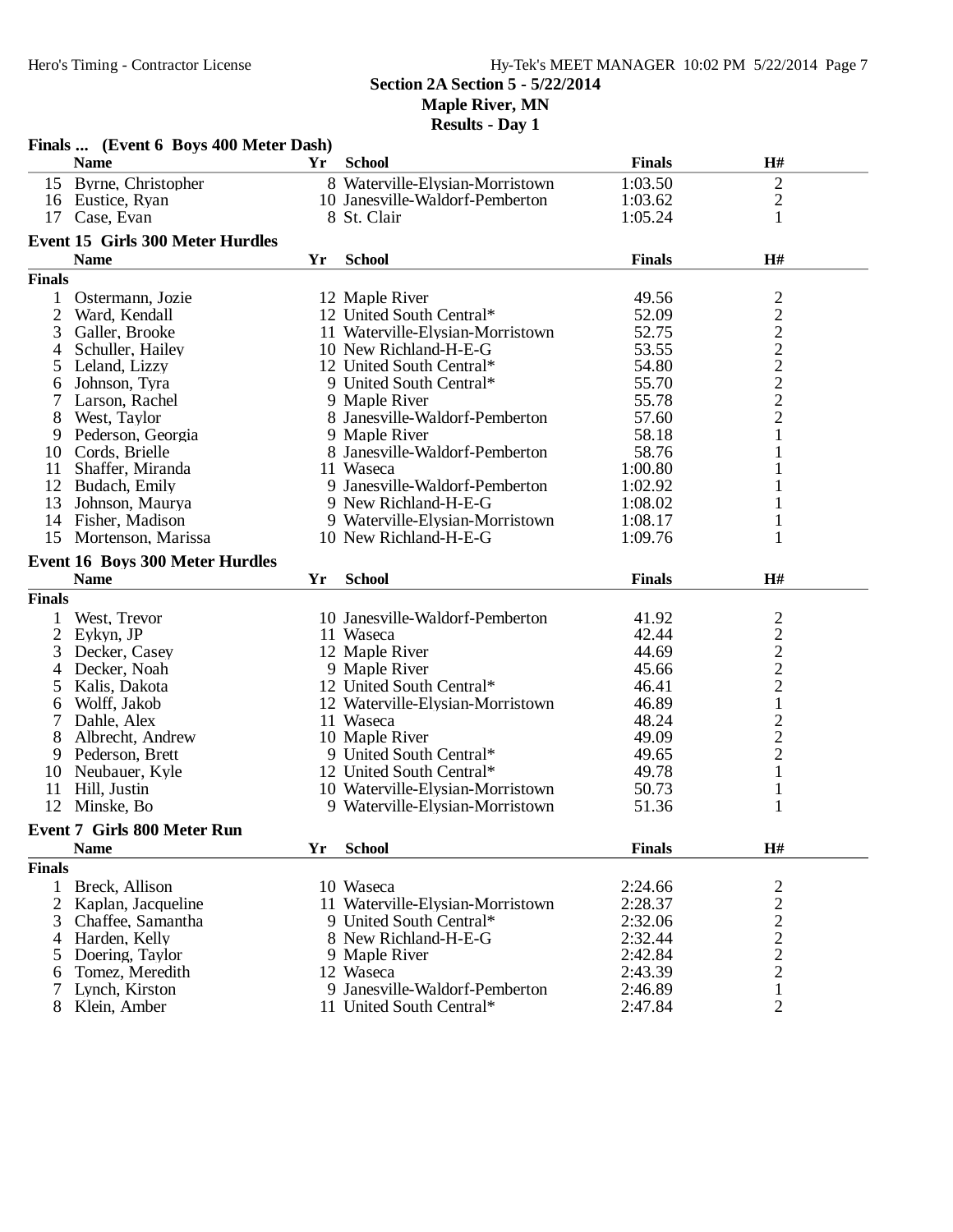## **Section 2A Section 5 - 5/22/2014**

**Maple River, MN**

|                | Finals  (Event 7 Girls 800 Meter Run) |    |                                  |               |                         |  |
|----------------|---------------------------------------|----|----------------------------------|---------------|-------------------------|--|
|                | <b>Name</b>                           | Yr | <b>School</b>                    | <b>Finals</b> | H#                      |  |
| 9              | Drummer, Olivia                       |    | 8 St. Clair                      | 2:48.64       | $\overline{c}$          |  |
|                | 10 Becker, Samantha                   |    | 11 Waterville-Elysian-Morristown | 2:49.75       | $\sqrt{2}$              |  |
|                | 11 Remes, Anna                        |    | 7 Maple River                    | 2:51.68       | $\,1\,$                 |  |
|                | 12 Quezada, Sandra                    |    | 11 New Richland-H-E-G            | 2:55.28       | $\overline{\mathbf{c}}$ |  |
|                | 13 Davis, Mariah                      |    | 9 Maple River                    | 2:58.12       | $\mathbf{1}$            |  |
|                | 14 Roberts, Rachael                   |    | 7 Janesville-Waldorf-Pemberton   | 3:01.66       | 1                       |  |
| 15             | Best, Sarah                           |    | 7 Waterville-Elysian-Morristown  | 3:07.78       | 1                       |  |
| 16             | Monshaugen, Kylie                     |    | 8 Janesville-Waldorf-Pemberton   | 3:11.75       | 1                       |  |
| 17             | Thompson, Kallie                      |    | 7 New Richland-H-E-G             | 3:15.41       | 1                       |  |
|                | <b>Event 8 Boys 800 Meter Run</b>     |    |                                  |               |                         |  |
|                | <b>Name</b>                           | Yr | <b>School</b>                    | <b>Finals</b> | H#                      |  |
| <b>Finals</b>  |                                       |    |                                  |               |                         |  |
| $\mathbf{1}$   | Streich, Shane                        |    | 11 Waseca                        | 1:56.91       | $\overline{c}$          |  |
| 2              | Highum, Isaac                         |    | 11 Waseca                        | 2:06.17       |                         |  |
| 3              | Storm, Blake                          |    | 9 St. Clair                      | 2:07.35       | $2222$<br>$222$         |  |
| 4              | Lynch, Kelton                         |    | 11 Janesville-Waldorf-Pemberton  | 2:08.97       |                         |  |
| 5              | Mens, Joe                             |    | 11 Waseca                        | 2:10.62       |                         |  |
| 6              | Lemmon, Trevor                        |    | 10 Maple River                   | 2:14.07       |                         |  |
| 7              | Thomsen, Logan                        |    | 12 United South Central*         | 2:15.03       |                         |  |
| 8              | Schlaak, Tyler                        |    | 10 New Richland-H-E-G            | 2:16.18       | $\overline{c}$          |  |
| 9              | Moske, Mason                          |    | 10 Maple River                   | 2:18.59       | $\mathbf{1}$            |  |
| 10             | Mulcahey, Alec                        |    | 11 Janesville-Waldorf-Pemberton  | 2:20.36       | $\mathbf{1}$            |  |
| 11             | Mulholland, Chris                     |    | 9 United South Central*          | 2:20.82       | $\mathbf{1}$            |  |
| 12             | Thompson, Jack                        |    | 8 St. Clair                      | 2:21.53       |                         |  |
| 13             | Evenson, Ryan                         |    | 11 Maple River                   | 2:25.45       | $\frac{2}{2}$           |  |
|                | 14 Erickson, Chad                     |    | 8 New Richland-H-E-G             | 2:35.81       | $\mathbf{1}$            |  |
| 15             | Boomgarden, Mason                     |    | 12 Janesville-Waldorf-Pemberton  | 2:39.38       | 1                       |  |
| 16             | Thompson, Michael                     |    | 10 St. Clair                     | 2:39.98       | 1                       |  |
| 17             | McMann, Brenden                       |    | 8 New Richland-H-E-G             | 2:43.78       | 1                       |  |
|                | Event 3 Girls 200 Meter Dash          |    |                                  |               |                         |  |
|                | <b>Name</b>                           | Yr | <b>School</b>                    | <b>Finals</b> |                         |  |
| <b>Finals</b>  |                                       |    |                                  |               |                         |  |
| $\mathbf{1}$   | Schirmer, Madi                        |    | 7 Maple River                    | 26.89         |                         |  |
| $\overline{2}$ | Ramaker, Gretchen                     |    | 9 New Richland-H-E-G             | 27.81         |                         |  |
| 3              | Swain, Madeline                       |    | 11 Waseca                        | 27.96         |                         |  |
| 4              | Wingen, Carllie                       |    | 11 Maple River                   | 28.44         |                         |  |
| 5              | Olson, Hannah                         |    | 10 Janesville-Waldorf-Pemberton  | 28.63         |                         |  |
| 6              | Lynnea, Asp                           |    | 9 Waterville-Elysian-Morristown  | 29.48         |                         |  |
|                | Wolff, Shelby                         |    | 8 Waseca                         | 29.56         |                         |  |
| 8              | Reeves, Sophie                        |    | 7 Maple River                    | 30.06         |                         |  |
|                | <b>Event 4 Boys 200 Meter Dash</b>    |    |                                  |               |                         |  |
|                | <b>Name</b>                           | Yr | <b>School</b>                    | <b>Finals</b> |                         |  |
| <b>Finals</b>  |                                       |    |                                  |               |                         |  |
| 1              | Schuster, John                        |    | 11 United South Central*         | 22.87         |                         |  |
| 2              | Bade, Prince                          |    | 10 Maple River                   | 23.04         |                         |  |
| 3              | Mortensen, Lucas                      |    | 9 St. Clair                      | 25.01         |                         |  |
| 4              | Beedle, Ben                           |    | 9 Waterville-Elysian-Morristown  | 25.13         |                         |  |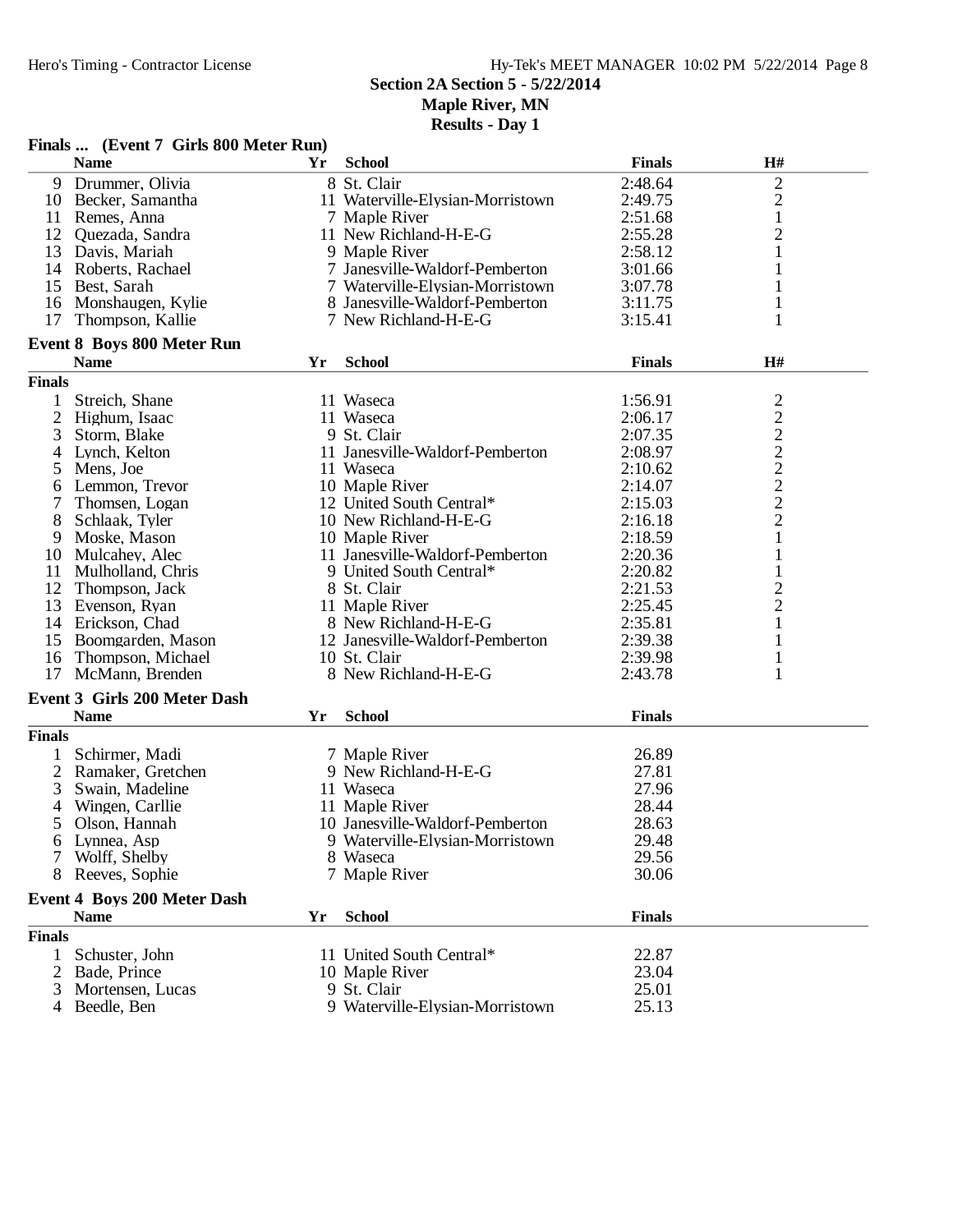**Section 2A Section 5 - 5/22/2014 Maple River, MN**

| Finals  (Event 4 Boys 200 Meter Dash)<br><b>School</b><br><b>Finals</b><br><b>Name</b><br>Yr<br>Heitkamp, Spencer<br>25.31<br>9 Janesville-Waldorf-Pemberton<br>5<br>Danks, Timothy<br>25.66<br>10 St. Clair<br>6<br>25.76<br>Kilian, Jackson<br>10 Waseca<br>7<br>26.06<br>8<br>Parson, Parker<br>8 Waterville-Elysian-Morristown<br><b>Event 11 Girls 3200 Meter Run</b><br><b>Name</b><br><b>School</b><br>Yr<br><b>Finals</b><br><b>Finals</b><br>Stevermer, Beth<br>8 United South Central*<br>11:42.36<br>1<br>2<br>11:56.69<br>Kulseth, Kourtney<br>9 Waseca<br>3<br>Passmore, Gabby<br>10 Maple River<br>12:34.68<br>12:54.35<br>4<br>McCabe, Ana<br>7 Waseca<br>Mantor, Emily<br>12 United South Central*<br>13:00.24<br>5<br>Schwartz, Tenley<br>12 United South Central*<br>13:08.75<br>6<br>7<br>Herbst, Sadie<br>9 Waseca<br>13:24.80<br>8<br>7 Waterville-Elysian-Morristown<br>13:25.95<br>Petry, Hannah<br>9<br>Shoemaker, Lydia<br>8 Maple River<br>13:55.89<br>10 Bruegger, Morgan<br>8 Maple River<br>14:47.06<br>10 New Richland-H-E-G<br>14:52.78<br>11 Lewer, Katherine<br>12 Johnson, Ashley<br>7 Janesville-Waldorf-Pemberton<br>15:05.46<br>13<br>Zimmer, Zoe<br>11 Waterville-Elysian-Morristown<br>15:26.65<br>14 Larson, Natalya<br>9 Waterville-Elysian-Morristown<br>15:26.70<br>Hartmann, Kendra<br>8 Janesville-Waldorf-Pemberton<br>16:02.75<br>15<br>Sveen, Kylie<br>8 Janesville-Waldorf-Pemberton<br>16:20.71<br>16<br>Event 12 Boys 3200 Meter Run<br><b>Name</b><br><b>School</b><br><b>Finals</b><br>Yr<br><b>Finals</b><br>Schiltz, TJ<br>12 New Richland-H-E-G<br>10:07.49<br>1<br>$\overline{c}$<br>10:25.79<br>Streich, Cole<br>9 Waseca<br>3<br>Mogensen, Brennen<br>11 Janesville-Waldorf-Pemberton<br>10:48.77<br>Cameron, Kaden<br>8 Janesville-Waldorf-Pemberton<br>10:51.15<br>4<br>10 Waseca<br>11:00.76<br>5<br>Delgado, Jesse<br>Cole, John<br>10 New Richland-H-E-G<br>11:19.85<br>6<br>7<br>Lindsey, Noah<br>11 Maple River<br>11:21.84<br>10 United South Central*<br>8<br>Mantor, Thomas<br>11:42.93<br>Becker, Lewis<br>8 Waterville-Elysian-Morristown<br>12:46.44<br>9<br>Knewtson, Andrew<br>12:48.01<br>10<br>10 Maple River |
|-------------------------------------------------------------------------------------------------------------------------------------------------------------------------------------------------------------------------------------------------------------------------------------------------------------------------------------------------------------------------------------------------------------------------------------------------------------------------------------------------------------------------------------------------------------------------------------------------------------------------------------------------------------------------------------------------------------------------------------------------------------------------------------------------------------------------------------------------------------------------------------------------------------------------------------------------------------------------------------------------------------------------------------------------------------------------------------------------------------------------------------------------------------------------------------------------------------------------------------------------------------------------------------------------------------------------------------------------------------------------------------------------------------------------------------------------------------------------------------------------------------------------------------------------------------------------------------------------------------------------------------------------------------------------------------------------------------------------------------------------------------------------------------------------------------------------------------------------------------------------------------------------------------------------------------------------------------------------------------------------------------------------------------------------------------------------------------------------------------------------------------------------------------------------------------------|
|                                                                                                                                                                                                                                                                                                                                                                                                                                                                                                                                                                                                                                                                                                                                                                                                                                                                                                                                                                                                                                                                                                                                                                                                                                                                                                                                                                                                                                                                                                                                                                                                                                                                                                                                                                                                                                                                                                                                                                                                                                                                                                                                                                                           |
|                                                                                                                                                                                                                                                                                                                                                                                                                                                                                                                                                                                                                                                                                                                                                                                                                                                                                                                                                                                                                                                                                                                                                                                                                                                                                                                                                                                                                                                                                                                                                                                                                                                                                                                                                                                                                                                                                                                                                                                                                                                                                                                                                                                           |
|                                                                                                                                                                                                                                                                                                                                                                                                                                                                                                                                                                                                                                                                                                                                                                                                                                                                                                                                                                                                                                                                                                                                                                                                                                                                                                                                                                                                                                                                                                                                                                                                                                                                                                                                                                                                                                                                                                                                                                                                                                                                                                                                                                                           |
|                                                                                                                                                                                                                                                                                                                                                                                                                                                                                                                                                                                                                                                                                                                                                                                                                                                                                                                                                                                                                                                                                                                                                                                                                                                                                                                                                                                                                                                                                                                                                                                                                                                                                                                                                                                                                                                                                                                                                                                                                                                                                                                                                                                           |
|                                                                                                                                                                                                                                                                                                                                                                                                                                                                                                                                                                                                                                                                                                                                                                                                                                                                                                                                                                                                                                                                                                                                                                                                                                                                                                                                                                                                                                                                                                                                                                                                                                                                                                                                                                                                                                                                                                                                                                                                                                                                                                                                                                                           |
|                                                                                                                                                                                                                                                                                                                                                                                                                                                                                                                                                                                                                                                                                                                                                                                                                                                                                                                                                                                                                                                                                                                                                                                                                                                                                                                                                                                                                                                                                                                                                                                                                                                                                                                                                                                                                                                                                                                                                                                                                                                                                                                                                                                           |
|                                                                                                                                                                                                                                                                                                                                                                                                                                                                                                                                                                                                                                                                                                                                                                                                                                                                                                                                                                                                                                                                                                                                                                                                                                                                                                                                                                                                                                                                                                                                                                                                                                                                                                                                                                                                                                                                                                                                                                                                                                                                                                                                                                                           |
|                                                                                                                                                                                                                                                                                                                                                                                                                                                                                                                                                                                                                                                                                                                                                                                                                                                                                                                                                                                                                                                                                                                                                                                                                                                                                                                                                                                                                                                                                                                                                                                                                                                                                                                                                                                                                                                                                                                                                                                                                                                                                                                                                                                           |
|                                                                                                                                                                                                                                                                                                                                                                                                                                                                                                                                                                                                                                                                                                                                                                                                                                                                                                                                                                                                                                                                                                                                                                                                                                                                                                                                                                                                                                                                                                                                                                                                                                                                                                                                                                                                                                                                                                                                                                                                                                                                                                                                                                                           |
|                                                                                                                                                                                                                                                                                                                                                                                                                                                                                                                                                                                                                                                                                                                                                                                                                                                                                                                                                                                                                                                                                                                                                                                                                                                                                                                                                                                                                                                                                                                                                                                                                                                                                                                                                                                                                                                                                                                                                                                                                                                                                                                                                                                           |
|                                                                                                                                                                                                                                                                                                                                                                                                                                                                                                                                                                                                                                                                                                                                                                                                                                                                                                                                                                                                                                                                                                                                                                                                                                                                                                                                                                                                                                                                                                                                                                                                                                                                                                                                                                                                                                                                                                                                                                                                                                                                                                                                                                                           |
|                                                                                                                                                                                                                                                                                                                                                                                                                                                                                                                                                                                                                                                                                                                                                                                                                                                                                                                                                                                                                                                                                                                                                                                                                                                                                                                                                                                                                                                                                                                                                                                                                                                                                                                                                                                                                                                                                                                                                                                                                                                                                                                                                                                           |
|                                                                                                                                                                                                                                                                                                                                                                                                                                                                                                                                                                                                                                                                                                                                                                                                                                                                                                                                                                                                                                                                                                                                                                                                                                                                                                                                                                                                                                                                                                                                                                                                                                                                                                                                                                                                                                                                                                                                                                                                                                                                                                                                                                                           |
|                                                                                                                                                                                                                                                                                                                                                                                                                                                                                                                                                                                                                                                                                                                                                                                                                                                                                                                                                                                                                                                                                                                                                                                                                                                                                                                                                                                                                                                                                                                                                                                                                                                                                                                                                                                                                                                                                                                                                                                                                                                                                                                                                                                           |
|                                                                                                                                                                                                                                                                                                                                                                                                                                                                                                                                                                                                                                                                                                                                                                                                                                                                                                                                                                                                                                                                                                                                                                                                                                                                                                                                                                                                                                                                                                                                                                                                                                                                                                                                                                                                                                                                                                                                                                                                                                                                                                                                                                                           |
|                                                                                                                                                                                                                                                                                                                                                                                                                                                                                                                                                                                                                                                                                                                                                                                                                                                                                                                                                                                                                                                                                                                                                                                                                                                                                                                                                                                                                                                                                                                                                                                                                                                                                                                                                                                                                                                                                                                                                                                                                                                                                                                                                                                           |
|                                                                                                                                                                                                                                                                                                                                                                                                                                                                                                                                                                                                                                                                                                                                                                                                                                                                                                                                                                                                                                                                                                                                                                                                                                                                                                                                                                                                                                                                                                                                                                                                                                                                                                                                                                                                                                                                                                                                                                                                                                                                                                                                                                                           |
|                                                                                                                                                                                                                                                                                                                                                                                                                                                                                                                                                                                                                                                                                                                                                                                                                                                                                                                                                                                                                                                                                                                                                                                                                                                                                                                                                                                                                                                                                                                                                                                                                                                                                                                                                                                                                                                                                                                                                                                                                                                                                                                                                                                           |
|                                                                                                                                                                                                                                                                                                                                                                                                                                                                                                                                                                                                                                                                                                                                                                                                                                                                                                                                                                                                                                                                                                                                                                                                                                                                                                                                                                                                                                                                                                                                                                                                                                                                                                                                                                                                                                                                                                                                                                                                                                                                                                                                                                                           |
|                                                                                                                                                                                                                                                                                                                                                                                                                                                                                                                                                                                                                                                                                                                                                                                                                                                                                                                                                                                                                                                                                                                                                                                                                                                                                                                                                                                                                                                                                                                                                                                                                                                                                                                                                                                                                                                                                                                                                                                                                                                                                                                                                                                           |
|                                                                                                                                                                                                                                                                                                                                                                                                                                                                                                                                                                                                                                                                                                                                                                                                                                                                                                                                                                                                                                                                                                                                                                                                                                                                                                                                                                                                                                                                                                                                                                                                                                                                                                                                                                                                                                                                                                                                                                                                                                                                                                                                                                                           |
|                                                                                                                                                                                                                                                                                                                                                                                                                                                                                                                                                                                                                                                                                                                                                                                                                                                                                                                                                                                                                                                                                                                                                                                                                                                                                                                                                                                                                                                                                                                                                                                                                                                                                                                                                                                                                                                                                                                                                                                                                                                                                                                                                                                           |
|                                                                                                                                                                                                                                                                                                                                                                                                                                                                                                                                                                                                                                                                                                                                                                                                                                                                                                                                                                                                                                                                                                                                                                                                                                                                                                                                                                                                                                                                                                                                                                                                                                                                                                                                                                                                                                                                                                                                                                                                                                                                                                                                                                                           |
|                                                                                                                                                                                                                                                                                                                                                                                                                                                                                                                                                                                                                                                                                                                                                                                                                                                                                                                                                                                                                                                                                                                                                                                                                                                                                                                                                                                                                                                                                                                                                                                                                                                                                                                                                                                                                                                                                                                                                                                                                                                                                                                                                                                           |
|                                                                                                                                                                                                                                                                                                                                                                                                                                                                                                                                                                                                                                                                                                                                                                                                                                                                                                                                                                                                                                                                                                                                                                                                                                                                                                                                                                                                                                                                                                                                                                                                                                                                                                                                                                                                                                                                                                                                                                                                                                                                                                                                                                                           |
|                                                                                                                                                                                                                                                                                                                                                                                                                                                                                                                                                                                                                                                                                                                                                                                                                                                                                                                                                                                                                                                                                                                                                                                                                                                                                                                                                                                                                                                                                                                                                                                                                                                                                                                                                                                                                                                                                                                                                                                                                                                                                                                                                                                           |
|                                                                                                                                                                                                                                                                                                                                                                                                                                                                                                                                                                                                                                                                                                                                                                                                                                                                                                                                                                                                                                                                                                                                                                                                                                                                                                                                                                                                                                                                                                                                                                                                                                                                                                                                                                                                                                                                                                                                                                                                                                                                                                                                                                                           |
|                                                                                                                                                                                                                                                                                                                                                                                                                                                                                                                                                                                                                                                                                                                                                                                                                                                                                                                                                                                                                                                                                                                                                                                                                                                                                                                                                                                                                                                                                                                                                                                                                                                                                                                                                                                                                                                                                                                                                                                                                                                                                                                                                                                           |
|                                                                                                                                                                                                                                                                                                                                                                                                                                                                                                                                                                                                                                                                                                                                                                                                                                                                                                                                                                                                                                                                                                                                                                                                                                                                                                                                                                                                                                                                                                                                                                                                                                                                                                                                                                                                                                                                                                                                                                                                                                                                                                                                                                                           |
|                                                                                                                                                                                                                                                                                                                                                                                                                                                                                                                                                                                                                                                                                                                                                                                                                                                                                                                                                                                                                                                                                                                                                                                                                                                                                                                                                                                                                                                                                                                                                                                                                                                                                                                                                                                                                                                                                                                                                                                                                                                                                                                                                                                           |
|                                                                                                                                                                                                                                                                                                                                                                                                                                                                                                                                                                                                                                                                                                                                                                                                                                                                                                                                                                                                                                                                                                                                                                                                                                                                                                                                                                                                                                                                                                                                                                                                                                                                                                                                                                                                                                                                                                                                                                                                                                                                                                                                                                                           |
|                                                                                                                                                                                                                                                                                                                                                                                                                                                                                                                                                                                                                                                                                                                                                                                                                                                                                                                                                                                                                                                                                                                                                                                                                                                                                                                                                                                                                                                                                                                                                                                                                                                                                                                                                                                                                                                                                                                                                                                                                                                                                                                                                                                           |
|                                                                                                                                                                                                                                                                                                                                                                                                                                                                                                                                                                                                                                                                                                                                                                                                                                                                                                                                                                                                                                                                                                                                                                                                                                                                                                                                                                                                                                                                                                                                                                                                                                                                                                                                                                                                                                                                                                                                                                                                                                                                                                                                                                                           |
|                                                                                                                                                                                                                                                                                                                                                                                                                                                                                                                                                                                                                                                                                                                                                                                                                                                                                                                                                                                                                                                                                                                                                                                                                                                                                                                                                                                                                                                                                                                                                                                                                                                                                                                                                                                                                                                                                                                                                                                                                                                                                                                                                                                           |
|                                                                                                                                                                                                                                                                                                                                                                                                                                                                                                                                                                                                                                                                                                                                                                                                                                                                                                                                                                                                                                                                                                                                                                                                                                                                                                                                                                                                                                                                                                                                                                                                                                                                                                                                                                                                                                                                                                                                                                                                                                                                                                                                                                                           |
|                                                                                                                                                                                                                                                                                                                                                                                                                                                                                                                                                                                                                                                                                                                                                                                                                                                                                                                                                                                                                                                                                                                                                                                                                                                                                                                                                                                                                                                                                                                                                                                                                                                                                                                                                                                                                                                                                                                                                                                                                                                                                                                                                                                           |
|                                                                                                                                                                                                                                                                                                                                                                                                                                                                                                                                                                                                                                                                                                                                                                                                                                                                                                                                                                                                                                                                                                                                                                                                                                                                                                                                                                                                                                                                                                                                                                                                                                                                                                                                                                                                                                                                                                                                                                                                                                                                                                                                                                                           |
|                                                                                                                                                                                                                                                                                                                                                                                                                                                                                                                                                                                                                                                                                                                                                                                                                                                                                                                                                                                                                                                                                                                                                                                                                                                                                                                                                                                                                                                                                                                                                                                                                                                                                                                                                                                                                                                                                                                                                                                                                                                                                                                                                                                           |
|                                                                                                                                                                                                                                                                                                                                                                                                                                                                                                                                                                                                                                                                                                                                                                                                                                                                                                                                                                                                                                                                                                                                                                                                                                                                                                                                                                                                                                                                                                                                                                                                                                                                                                                                                                                                                                                                                                                                                                                                                                                                                                                                                                                           |
| 12:58.54<br>11<br>8 United South Central*<br>Malwitz, Hunter                                                                                                                                                                                                                                                                                                                                                                                                                                                                                                                                                                                                                                                                                                                                                                                                                                                                                                                                                                                                                                                                                                                                                                                                                                                                                                                                                                                                                                                                                                                                                                                                                                                                                                                                                                                                                                                                                                                                                                                                                                                                                                                              |
| 11 Waterville-Elysian-Morristown<br>13:02.20<br>12 Larson, Samuel                                                                                                                                                                                                                                                                                                                                                                                                                                                                                                                                                                                                                                                                                                                                                                                                                                                                                                                                                                                                                                                                                                                                                                                                                                                                                                                                                                                                                                                                                                                                                                                                                                                                                                                                                                                                                                                                                                                                                                                                                                                                                                                         |
| Jenkins, Blake<br>9 Maple River<br><b>DQ</b>                                                                                                                                                                                                                                                                                                                                                                                                                                                                                                                                                                                                                                                                                                                                                                                                                                                                                                                                                                                                                                                                                                                                                                                                                                                                                                                                                                                                                                                                                                                                                                                                                                                                                                                                                                                                                                                                                                                                                                                                                                                                                                                                              |
| <b>Event 21 Girls 4x400 Meter Relay</b>                                                                                                                                                                                                                                                                                                                                                                                                                                                                                                                                                                                                                                                                                                                                                                                                                                                                                                                                                                                                                                                                                                                                                                                                                                                                                                                                                                                                                                                                                                                                                                                                                                                                                                                                                                                                                                                                                                                                                                                                                                                                                                                                                   |
| <b>Finals</b><br><b>Team</b><br><b>Relay</b>                                                                                                                                                                                                                                                                                                                                                                                                                                                                                                                                                                                                                                                                                                                                                                                                                                                                                                                                                                                                                                                                                                                                                                                                                                                                                                                                                                                                                                                                                                                                                                                                                                                                                                                                                                                                                                                                                                                                                                                                                                                                                                                                              |
| <b>Finals</b>                                                                                                                                                                                                                                                                                                                                                                                                                                                                                                                                                                                                                                                                                                                                                                                                                                                                                                                                                                                                                                                                                                                                                                                                                                                                                                                                                                                                                                                                                                                                                                                                                                                                                                                                                                                                                                                                                                                                                                                                                                                                                                                                                                             |
| Waterville-Elysian-Morristown<br>4:11.65<br>1                                                                                                                                                                                                                                                                                                                                                                                                                                                                                                                                                                                                                                                                                                                                                                                                                                                                                                                                                                                                                                                                                                                                                                                                                                                                                                                                                                                                                                                                                                                                                                                                                                                                                                                                                                                                                                                                                                                                                                                                                                                                                                                                             |
| 2<br>4:13.32<br>Waseca                                                                                                                                                                                                                                                                                                                                                                                                                                                                                                                                                                                                                                                                                                                                                                                                                                                                                                                                                                                                                                                                                                                                                                                                                                                                                                                                                                                                                                                                                                                                                                                                                                                                                                                                                                                                                                                                                                                                                                                                                                                                                                                                                                    |
| New Richland-H-E-G<br>4:24.68<br>3                                                                                                                                                                                                                                                                                                                                                                                                                                                                                                                                                                                                                                                                                                                                                                                                                                                                                                                                                                                                                                                                                                                                                                                                                                                                                                                                                                                                                                                                                                                                                                                                                                                                                                                                                                                                                                                                                                                                                                                                                                                                                                                                                        |
| United South Central*<br>4:31.34<br>4                                                                                                                                                                                                                                                                                                                                                                                                                                                                                                                                                                                                                                                                                                                                                                                                                                                                                                                                                                                                                                                                                                                                                                                                                                                                                                                                                                                                                                                                                                                                                                                                                                                                                                                                                                                                                                                                                                                                                                                                                                                                                                                                                     |
| Janesville-Waldorf-Pemberton<br>4:46.88<br>5                                                                                                                                                                                                                                                                                                                                                                                                                                                                                                                                                                                                                                                                                                                                                                                                                                                                                                                                                                                                                                                                                                                                                                                                                                                                                                                                                                                                                                                                                                                                                                                                                                                                                                                                                                                                                                                                                                                                                                                                                                                                                                                                              |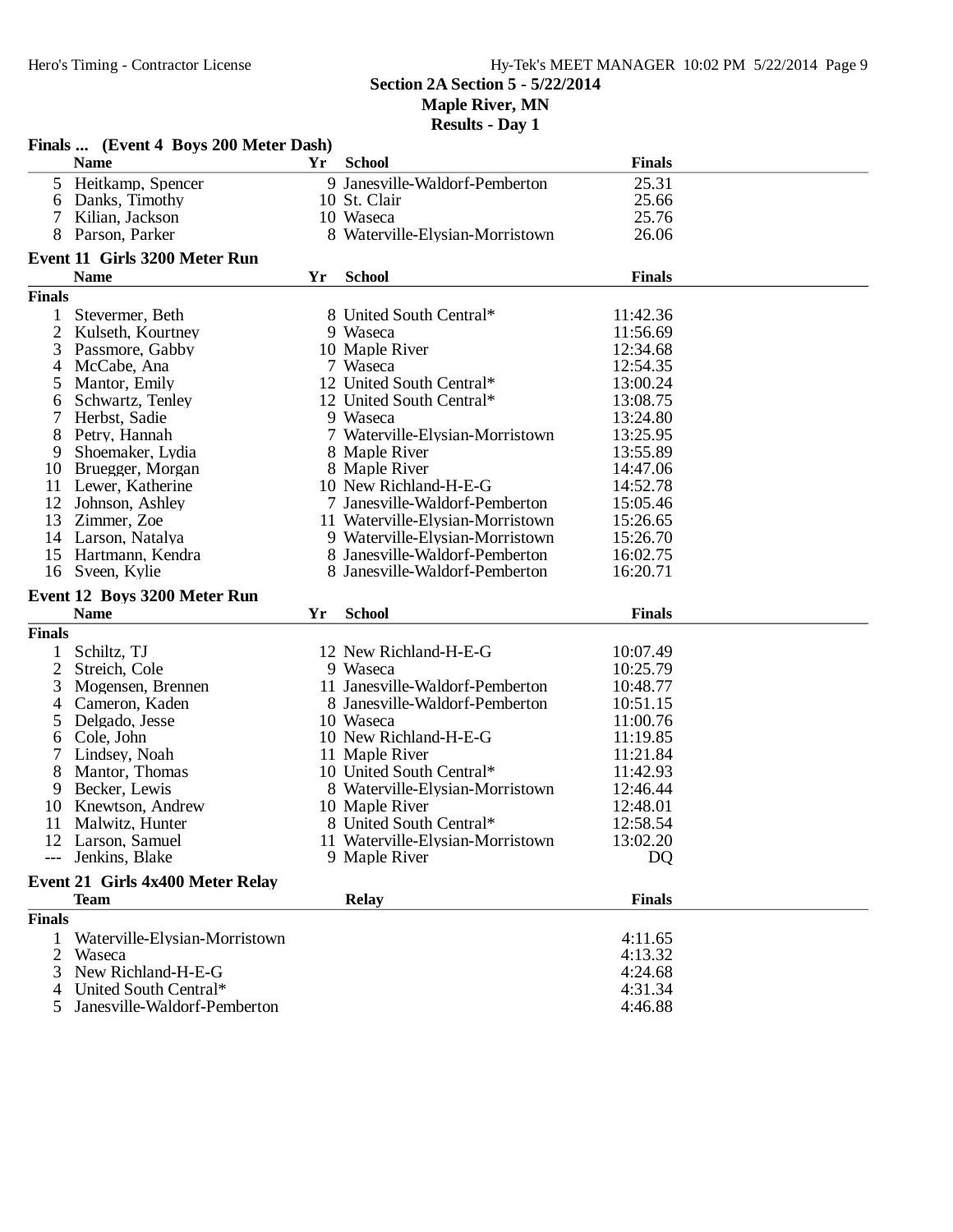### Hy-Tek's MEET MANAGER 10:02 PM 5/22/2014 Page 10

**Section 2A Section 5 - 5/22/2014**

**Maple River, MN**

|                | Finals  (Event 21 Girls 4x400 Meter Relay)    |    |                                  |               |  |
|----------------|-----------------------------------------------|----|----------------------------------|---------------|--|
|                | <b>Team</b>                                   |    | <b>Relay</b>                     | <b>Finals</b> |  |
| 6.             | <b>Maple River</b>                            |    |                                  | 4:56.06       |  |
|                | Event 22 Boys 4x400 Meter Relay               |    |                                  |               |  |
|                | <b>Team</b>                                   |    | <b>Relay</b>                     | <b>Finals</b> |  |
| <b>Finals</b>  |                                               |    |                                  |               |  |
| 1              | Waseca                                        |    |                                  | 3:29.60       |  |
| 2              | United South Central*                         |    |                                  | 3:36.04       |  |
| 3              | New Richland-H-E-G                            |    |                                  | 3:41.27       |  |
| 4              | Janesville-Waldorf-Pemberton                  |    |                                  | 3:51.95       |  |
| 5              | St. Clair                                     |    |                                  | 3:54.48       |  |
| 6              | Maple River                                   |    |                                  | 3:56.06       |  |
|                | <b>Event 25 Girls High Jump</b>               |    |                                  |               |  |
|                | <b>Name</b>                                   | Yr | <b>School</b>                    | <b>Finals</b> |  |
| <b>Finals</b>  |                                               |    |                                  |               |  |
| 1              | Wagner, Carlie                                |    | 12 New Richland-H-E-G            | 5-06.00       |  |
| 2              | Harguth, Quinn                                |    | 12 Waseca                        | $5 - 00.00$   |  |
| 3              | Wagner, Maddie                                |    | 9 New Richland-H-E-G             | 4-08.00       |  |
| 4              | Jones, Madison                                |    | 10 Maple River                   | 4-08.00       |  |
| 5              | Wagner, Marnie                                |    | 9 New Richland-H-E-G             | 4-06.00       |  |
| 6              | Losee, Courtney                               |    | 11 Janesville-Waldorf-Pemberton  | 4-04.00       |  |
| 7              | Reeves, Sophie                                |    | 7 Maple River                    | $4 - 04.00$   |  |
| 8              | Kilian, Hope                                  |    | 11 Waseca                        | $4 - 02.00$   |  |
| 9              | Osdoba, Emily                                 |    | 10 Maple River                   | $4 - 02.00$   |  |
| 10             | Johnson, Tyra                                 |    | 9 United South Central*          | $4 - 02.00$   |  |
|                | Budach, Emily                                 |    | 9 Janesville-Waldorf-Pemberton   | NH            |  |
| ---            | Thom, Baylie                                  |    | 8 St. Clair                      | <b>NH</b>     |  |
|                | Allis, Lauren                                 |    | 10 United South Central*         | <b>NH</b>     |  |
| $---$          | Olson, Hannah                                 |    | 10 Janesville-Waldorf-Pemberton  | <b>NH</b>     |  |
| $---$          | Androli, Haley                                |    | 9 Waterville-Elysian-Morristown  | DQ            |  |
|                |                                               |    |                                  |               |  |
|                | <b>Event 26 Boys High Jump</b><br><b>Name</b> |    | <b>School</b>                    |               |  |
|                |                                               | Yr |                                  | <b>Finals</b> |  |
| <b>Finals</b>  |                                               |    |                                  |               |  |
|                | Carter, Elijah                                |    | 10 Waseca                        | 6-03.00       |  |
| $\overline{2}$ | Greenfield, Noah                              |    | 10 Maple River                   | 5-09.00       |  |
| 3              | Tollefson, Spencer                            |    | 11 New Richland-H-E-G            | 5-07.00       |  |
| 3              | Guse, Jake                                    |    | 9 Waseca                         | 5-07.00       |  |
| 5              | Schiltz, TJ                                   |    | 12 New Richland-H-E-G            | 5-05.00       |  |
| O              | Sohre, Jay                                    |    | 11 Maple River                   | 5-05.00       |  |
| 7              | Ninow, RayShawn                               |    | 11 Janesville-Waldorf-Pemberton  | 5-05.00       |  |
| 8              | Carey-Fritz, Tanner                           |    | 2 Maple River                    | 5-03.00       |  |
| 9.             | Pederson, Brett                               |    | 9 United South Central*          | 5-03.00       |  |
| 10             | Heitkamp, Spencer                             |    | 9 Janesville-Waldorf-Pemberton   | 5-01.00       |  |
| 11             | Hill, Justin                                  |    | 10 Waterville-Elysian-Morristown | 5-01.00       |  |
| 12             | Schlaak, Tyler                                |    | 10 New Richland-H-E-G            | 5-01.00       |  |
| 13             | Mantor, Thomas                                |    | 10 United South Central*         | 5-01.00       |  |
| 14             | Voegele, Tyson                                |    | 9 Waterville-Elysian-Morristown  | $4 - 11.00$   |  |
| 15             | Youngberg, Henry                              |    | 9 Waseca                         | $4 - 11.00$   |  |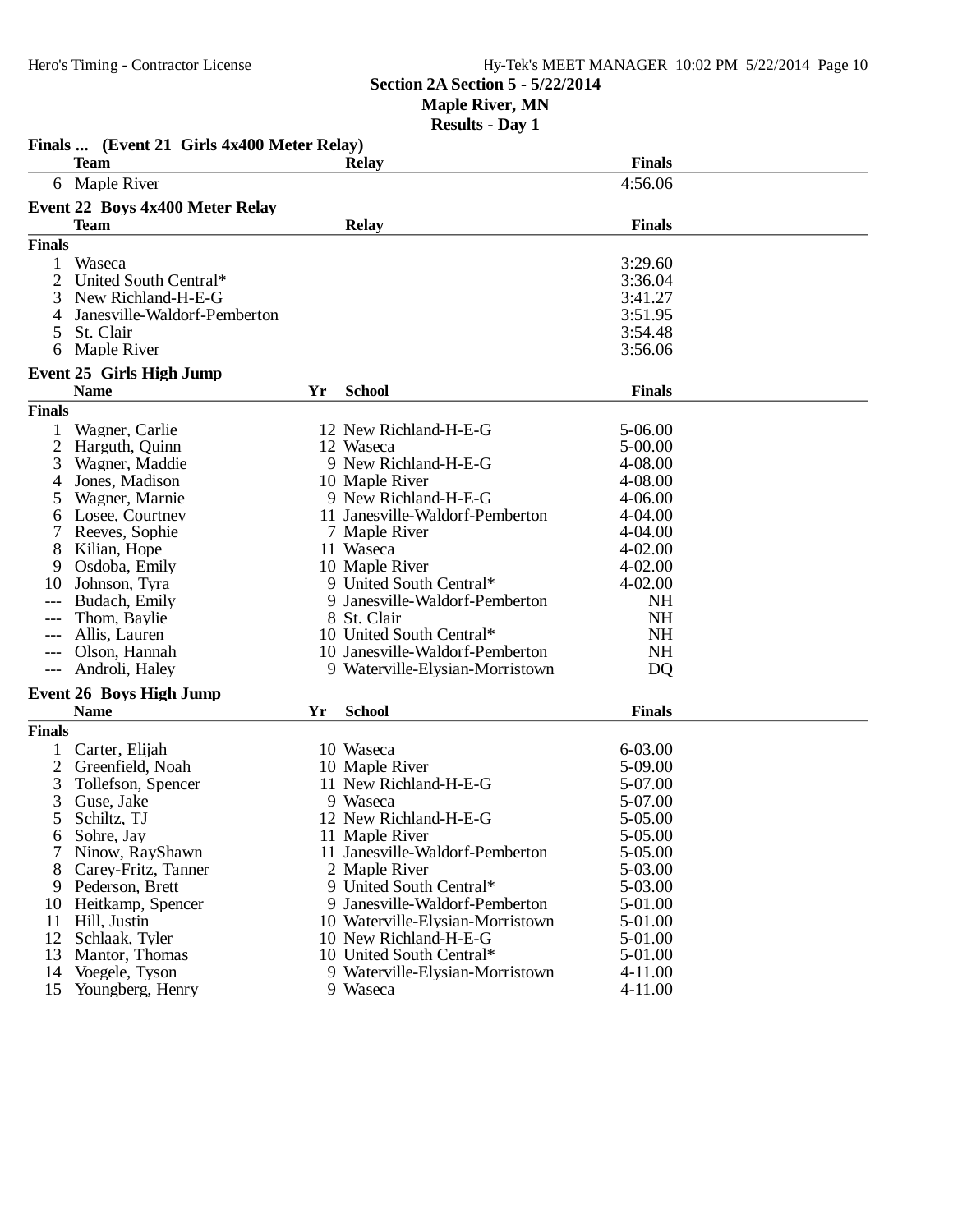**Event 27 Girls Pole Vault**

#### Hero's Timing - Contractor License Hy-Tek's MEET MANAGER 10:02 PM 5/22/2014 Page 11 **Section 2A Section 5 - 5/22/2014**

# **Maple River, MN**

|                | <b>Name</b>                     | Yr | <b>School</b>                    | <b>Finals</b> |  |
|----------------|---------------------------------|----|----------------------------------|---------------|--|
| <b>Finals</b>  |                                 |    |                                  |               |  |
| 1              | Petry, Samamtha                 |    | 9 Waterville-Elysian-Morristown  | $9 - 00.00$   |  |
| $\overline{2}$ | Galler, Brooke                  |    | 11 Waterville-Elysian-Morristown | 8-06.00       |  |
| 2              | Senkyr, Maria                   |    | 12 St. Clair                     | 8-06.00       |  |
| 4              | Thisius, Linsey                 |    | 11 United South Central*         | 8-06.00       |  |
| 5              | Rigdon, Rachel                  |    | 11 Maple River                   | 7-06.00       |  |
| 6              | Johnson, Tyra                   |    | 9 United South Central*          | 7-00.00       |  |
| 6              | Christianson, Claire            |    | 9 United South Central*          | 7-00.00       |  |
| 6              | Lewer, Katherine                |    | 10 New Richland-H-E-G            | 7-00.00       |  |
| 9              | Harris, Konnor                  |    | 12 Waseca                        | 6-06.00       |  |
| 9              | Swain, Madeline                 |    | 11 Waseca                        | $6 - 06.00$   |  |
| 11             | Loeffler, Jessica               |    | 11 St. Clair                     | 6-06.00       |  |
| 11             | Ehlers, McKenna                 |    | 11 Maple River                   | $6 - 06.00$   |  |
| 13             | Becker, Samantha                |    | 11 Waterville-Elysian-Morristown | 6-06.00       |  |
| 14             | Pederson, Georgia               |    | 9 Maple River                    | $6 - 00.00$   |  |
| $---$          | West, Taylor                    |    | 8 Janesville-Waldorf-Pemberton   | <b>NH</b>     |  |
|                |                                 |    |                                  |               |  |
|                | <b>Event 28 Boys Pole Vault</b> |    |                                  |               |  |
|                | <b>Name</b>                     | Yr | <b>School</b>                    | <b>Finals</b> |  |
| <b>Finals</b>  |                                 |    |                                  |               |  |
|                | Peters, Erik                    |    | 12 St. Clair                     | 13-06.00      |  |
| $\mathbf{2}$   | Hov, Tristan                    |    | 12 Waseca                        | 11-06.00      |  |
| 3              | Shubert, Sam                    |    | 11 Maple River                   | $9 - 06.00$   |  |
| 4              | Raub, Ryley                     |    | 10 Waseca                        | $9 - 06.00$   |  |
| 5              | Prange, Trevor                  |    | 9 Maple River                    | $9 - 00.00$   |  |
| 6              | Hanson, Reid                    |    | 9 Maple River                    | $9 - 00.00$   |  |
| 7              | Peterson, Cordell               |    | 10 New Richland-H-E-G            | $9 - 00.00$   |  |
| 8              | Thomsen, Tanner                 |    | 8 United South Central*          | 8-00.00       |  |
| 8              | Whiteside, Cameron              |    | 9 United South Central*          | 8-00.00       |  |
| 10             | Kubat, Kody                     |    | 12 Waseca                        | 7-06.00       |  |
| 11             | Peden, EJ                       |    | 12 New Richland-H-E-G            | 7-06.00       |  |
| 12             | Butler, Matt                    |    | 8 New Richland-H-E-G             | 7-06.00       |  |
| 13             | Anderson, Tuckor                |    | 10 Janesville-Waldorf-Pemberton  | 7-00.00       |  |
|                |                                 |    |                                  |               |  |
|                | <b>Event 29 Girls Long Jump</b> |    |                                  |               |  |
|                | <b>Name</b>                     | Yr | <b>School</b>                    | <b>Finals</b> |  |
| <b>Finals</b>  |                                 |    |                                  |               |  |
| 1              | Schirmer, Madi                  |    | 7 Maple River                    | 15-06.50      |  |
| $\overline{c}$ | Schuller, Hailey                |    | 10 New Richland-H-E-G            | 15-05.25      |  |
| 3              | Morton, Callie                  |    | 12 Janesville-Waldorf-Pemberton  | 15-04.25      |  |
|                | Wolff, Shelby                   |    | 8 Waseca                         | 15-03.75      |  |
| 5              | Ostermann, Jozie                |    | 12 Maple River                   | 15-00.50      |  |
| 6              | Peach, Hattie                   |    | 9 Waterville-Elysian-Morristown  | 14-11.75      |  |
| 7              | Flemming, Katelyn               |    | 10 Janesville-Waldorf-Pemberton  | 14-11.25      |  |
| 8              | Hagen, Gabrielle                |    | 10 Janesville-Waldorf-Pemberton  | 14-04.25      |  |
|                |                                 |    |                                  |               |  |
|                | <b>Event 30 Boys Long Jump</b>  |    |                                  |               |  |
|                | <b>Name</b>                     | Yr | <b>School</b>                    | <b>Finals</b> |  |
| <b>Finals</b>  |                                 |    |                                  |               |  |
| 1              | Bade, Prince                    |    | 10 Maple River                   | 20-07.00      |  |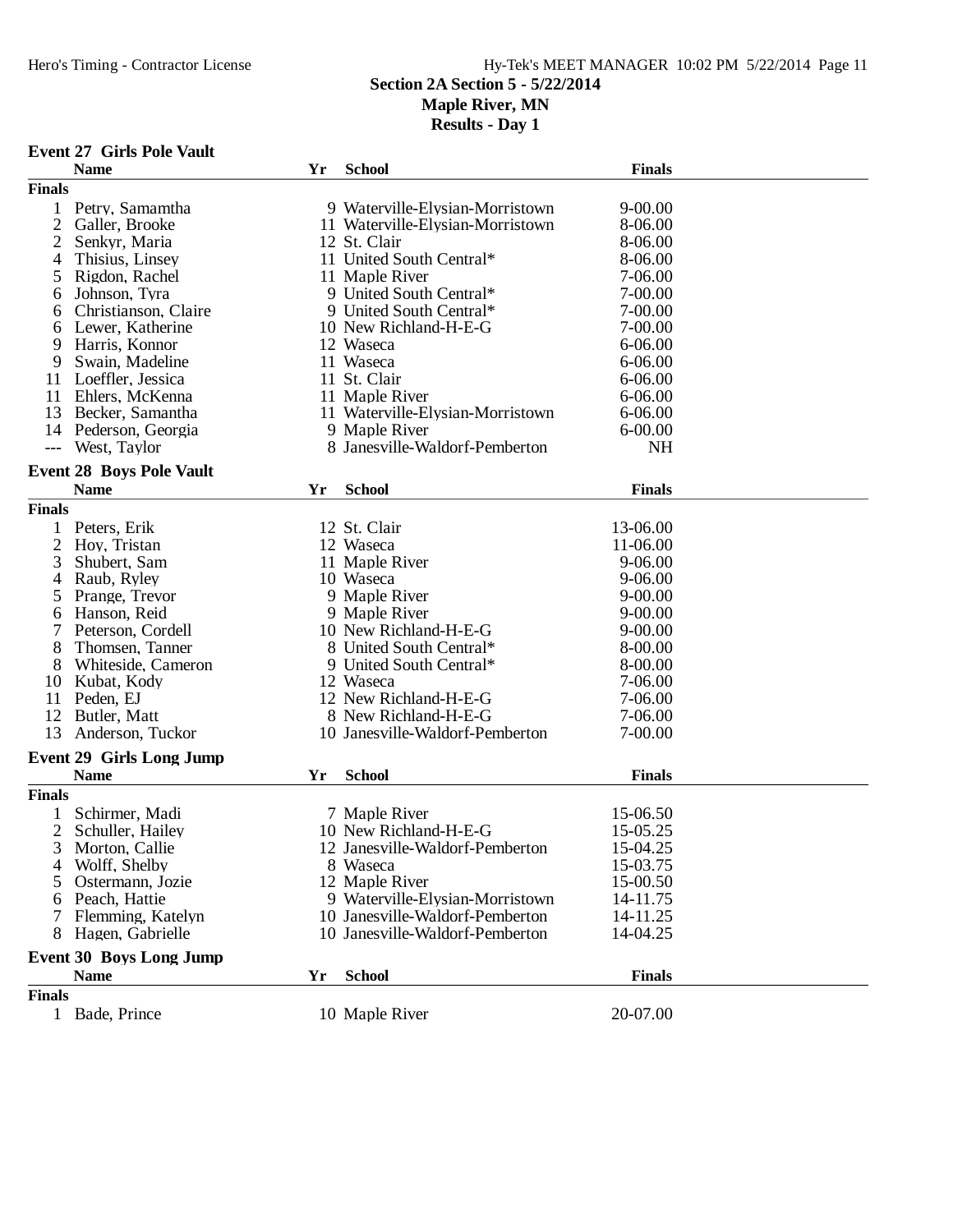#### Hy-Tek's MEET MANAGER 10:02 PM 5/22/2014 Page 12 **Section 2A Section 5 - 5/22/2014 Maple River, MN**

| Finals  (Event 30 Boys Long Jump) |                                    |    |                                  |               |  |  |
|-----------------------------------|------------------------------------|----|----------------------------------|---------------|--|--|
|                                   | <b>Name</b>                        | Yr | <b>School</b>                    | <b>Finals</b> |  |  |
| 2                                 | Kruse, Ryan                        |    | 12 St. Clair                     | 20-07.00      |  |  |
| 3                                 | Hoy, Tristan                       |    | 12 Waseca                        | 19-09.00      |  |  |
| 4                                 | Olson, Dallas                      |    | 11 United South Central*         | 18-11.00      |  |  |
| 5                                 | Chester, Ross                      |    | 12 New Richland-H-E-G            | 18-08.00      |  |  |
| 6                                 | Wolff, Jakob                       |    | 12 Waterville-Elysian-Morristown | 18-04.50      |  |  |
|                                   | Kalis, Dakota                      |    | 12 United South Central*         | 18-04.25      |  |  |
| 8                                 | Coleman, DAnte                     |    | 11 Waseca                        | 17-10.00      |  |  |
| <b>Event 31 Girls Triple Jump</b> |                                    |    |                                  |               |  |  |
|                                   | <b>Name</b>                        | Yr | <b>School</b>                    | <b>Finals</b> |  |  |
| <b>Finals</b>                     |                                    |    |                                  |               |  |  |
|                                   | 1 Chaffee, Samantha                |    | 9 United South Central*          | 33-01.25      |  |  |
| $\overline{2}$                    | Wolff, Shelby                      |    | 8 Waseca                         | 32-04.50      |  |  |
| 3                                 | Peach, Hattie                      |    | 9 Waterville-Elysian-Morristown  | 31-10.00      |  |  |
| 4                                 | Wacholz, Abby                      |    | 10 New Richland-H-E-G            | 31-09.00      |  |  |
| 5                                 | Karels, Michaela                   |    | 8 St. Clair                      | 30-08.50      |  |  |
| 6                                 | Leland, Lizzy                      |    | 12 United South Central*         | 29-08.50      |  |  |
| 7                                 | Losee, Courtney                    |    | 11 Janesville-Waldorf-Pemberton  | 29-04.00      |  |  |
| 8                                 | Tieskotter, Taylar                 |    | 10 New Richland-H-E-G            | 29-03.00      |  |  |
|                                   | <b>Event 32 Boys Triple Jump</b>   |    |                                  |               |  |  |
|                                   | <b>Name</b>                        | Yr | <b>School</b>                    | <b>Finals</b> |  |  |
| <b>Finals</b>                     |                                    |    |                                  |               |  |  |
| 1                                 | Schuster, John                     |    | 11 United South Central*         | 39-01.25      |  |  |
| $\overline{2}$                    | Thomsen, Logan                     |    | 12 United South Central*         | 38-05.00      |  |  |
| 3                                 | Wehking, Wyatt                     |    | 12 Janesville-Waldorf-Pemberton  | 37-01.25      |  |  |
| 4                                 | Coleman, DAnte                     |    | 11 Waseca                        | 36-11.75      |  |  |
| 5                                 | West, Trevor                       |    | 10 Janesville-Waldorf-Pemberton  | 36-08.00      |  |  |
| 6                                 | Schlaak, Tyler                     |    | 10 New Richland-H-E-G            | 36-07.00      |  |  |
|                                   | Chester, Ross                      |    | 12 New Richland-H-E-G            | 35-09.50      |  |  |
| 8                                 | Keller, Will                       |    | 10 Maple River                   | 35-08.25      |  |  |
|                                   |                                    |    |                                  |               |  |  |
|                                   | <b>Event 33 Girls Discus Throw</b> |    |                                  |               |  |  |
|                                   | <b>Name</b>                        | Yr | <b>School</b>                    | <b>Finals</b> |  |  |
| <b>Finals</b>                     |                                    |    |                                  |               |  |  |
| 1                                 | Weber, Katelyn                     |    | 12 St. Clair                     | 128-10        |  |  |
| $\overline{2}$                    | Reuter, Tresa                      |    | 11 St. Clair                     | 115-06        |  |  |
| 3                                 | Schlueter, Kayla                   |    | 11 Waseca                        | 103-00        |  |  |
| 4                                 | Cory, Katherine                    |    | 10 United South Central*         | 102-09        |  |  |
| 5                                 | Allis, Lauren                      |    | 10 United South Central*         | 98-06.50      |  |  |
| 6                                 | Spangler, Alice                    |    | 11 Waseca                        | 88-11.50      |  |  |
| 7                                 | Ward, Morgan                       |    | 10 St. Clair                     | 87-06         |  |  |
| 8                                 | Reinke, Mackenzie                  |    | 12 Maple River                   | 87-06         |  |  |
| <b>Event 34 Boys Discus Throw</b> |                                    |    |                                  |               |  |  |
|                                   | <b>Name</b>                        | Yr | <b>School</b>                    | <b>Finals</b> |  |  |
| <b>Finals</b>                     |                                    |    |                                  |               |  |  |
| $\mathbf{1}$                      | Kolander, Tyler                    |    | 11 Waseca                        | 175-02.50     |  |  |
| $\overline{2}$                    | Kruse, Ryan                        |    | 12 St. Clair                     | $167 - 10$    |  |  |
| 3                                 | Weber, Micth                       |    | 8 St. Clair                      | 136-10.50     |  |  |
| 4                                 | Kalis, Kevin                       |    | 11 New Richland-H-E-G            | 129-09.75     |  |  |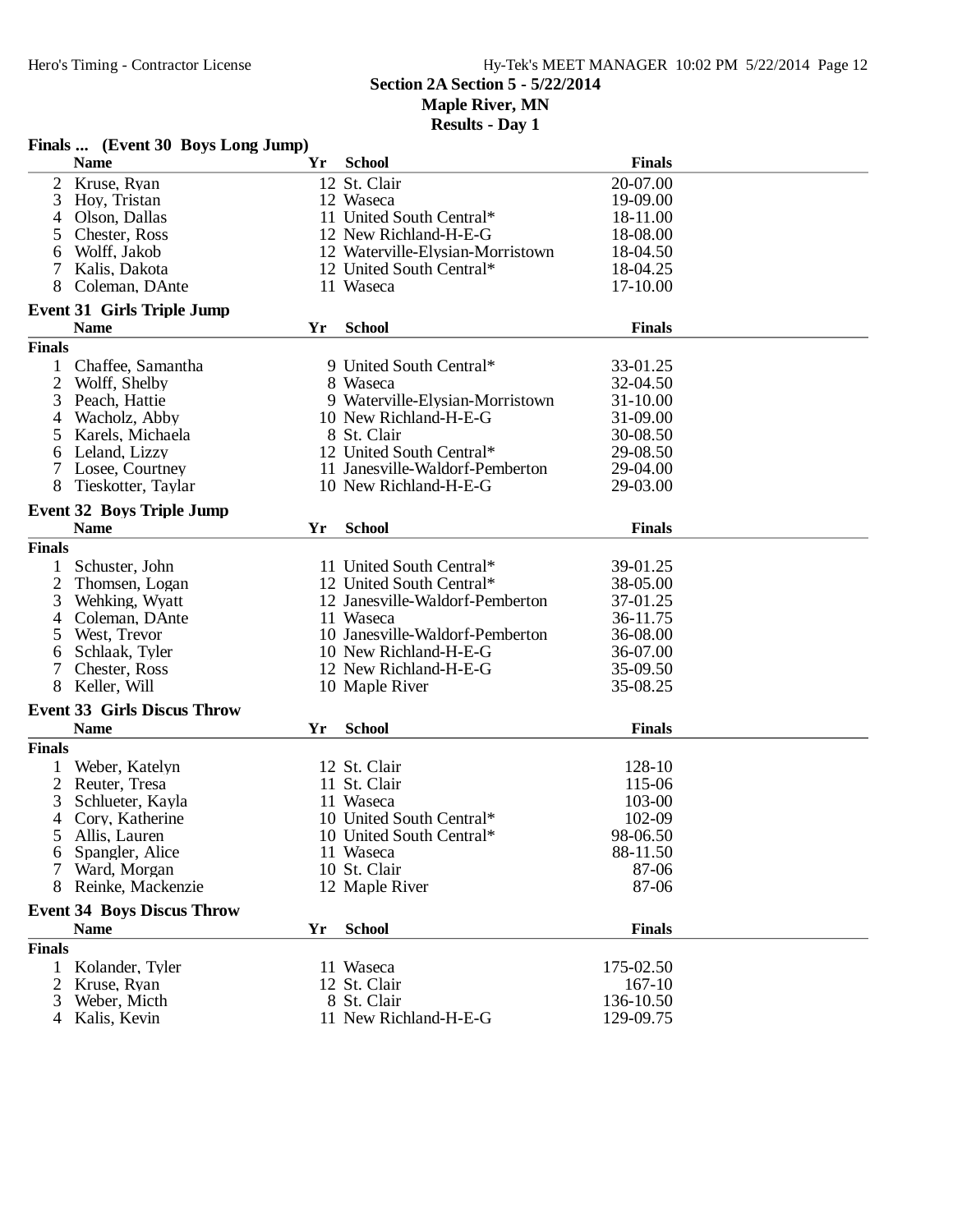#### Hy-Tek's MEET MANAGER 10:02 PM 5/22/2014 Page 13 **Section 2A Section 5 - 5/22/2014 Maple River, MN**

|                | Finals  (Event 34 Boys Discus Throw) |    |                                  |                |                                         |
|----------------|--------------------------------------|----|----------------------------------|----------------|-----------------------------------------|
|                | <b>Name</b>                          | Υr | <b>School</b>                    | <b>Finals</b>  |                                         |
| 5              | Maxon, Keith                         |    | 11 New Richland-H-E-G            | 128-10         |                                         |
| 6              | Erickson, Todd                       |    | 11 New Richland-H-E-G            | 126-08.50      |                                         |
| 7              | Hauser, Tanner                       |    | 10 St. Clair                     | 125-03.25      |                                         |
| 8              | Koenen, Tyler                        |    | 12 United South Central*         | 116-09         |                                         |
|                | <b>Event 35 Girls Shot Put</b>       |    |                                  |                |                                         |
|                | <b>Name</b>                          | Yr | <b>School</b>                    | <b>Finals</b>  |                                         |
| <b>Finals</b>  |                                      |    |                                  |                |                                         |
|                |                                      |    |                                  |                |                                         |
| 1              | Weber, Katelyn                       |    | 12 St. Clair                     | 43-07.00       |                                         |
| 2              | Schlueter, Kayla                     |    | 11 Waseca                        | 34-09.00       |                                         |
| 3              | Allis, Lauren                        |    | 10 United South Central*         | 34-05.50       |                                         |
| 4              | Cory, Katherine                      |    | 10 United South Central*         | 32-11.25       |                                         |
| 5              | Ward, Morgan                         |    | 10 St. Clair                     | 32-10.50       |                                         |
| 6              | Reuter, Tresa                        |    | 11 St. Clair                     | 31-06.75       |                                         |
| 7              | Eder, Emily                          |    | 10 New Richland-H-E-G            | 30-02.50       |                                         |
| 8              | Reinke, Mackenzie                    |    | 12 Maple River                   | 28-08.00       |                                         |
|                | <b>Event 36 Boys Shot Put</b>        |    |                                  |                |                                         |
|                | <b>Name</b>                          | Yr | <b>School</b>                    | <b>Finals</b>  |                                         |
| <b>Finals</b>  |                                      |    |                                  |                |                                         |
| $\mathbf{1}$   | Kruse, Ryan                          |    | 12 St. Clair                     | 50-06.75       |                                         |
| $\overline{2}$ | Kolander, Tyler                      |    | 11 Waseca                        | 49-08.50       |                                         |
| 3              | Weber, Micth                         |    | 8 St. Clair                      | 46-07.50       |                                         |
| 4              | Dundas, James                        |    | 12 United South Central*         | 46-05.50       |                                         |
| 5              | Goette, Nick                         |    | 12 New Richland-H-E-G            | 43-04.00       |                                         |
| 6              | Hauser, Tanner                       |    | 10 St. Clair                     | 42-10.50       |                                         |
| 7              | Erickson, Todd                       |    | 11 New Richland-H-E-G            | 42-00.00       |                                         |
| 8              | Kalis, Kevin                         |    | 11 New Richland-H-E-G            | 40-07.50       |                                         |
| 9              | Doering, Brian                       |    | 12 Maple River                   | 40-04.50       |                                         |
| 10             | Hernandez, Issac                     |    | 11 United South Central*         | 38-00.00       |                                         |
|                | <b>Event 33 Girls Discus Throw</b>   |    |                                  |                |                                         |
|                | <b>Name</b>                          | Yr | <b>School</b>                    | <b>Prelims</b> |                                         |
|                | <b>Preliminaries</b>                 |    |                                  |                |                                         |
|                | Weber, Katelyn                       |    | 12 St. Clair                     | $120-10$ q     |                                         |
| $\overline{2}$ | Reuter, Tresa                        |    | 11 St. Clair                     | 113-01 q       | $\overline{\mathbf{c}}$<br>$\mathbf{1}$ |
| 3              | Schlueter, Kayla                     |    | 11 Waseca                        | $103-00$ q     | 1                                       |
| 4              | Cory, Katherine                      |    | 10 United South Central*         | $102-09$ q     | 1                                       |
| 5              | Allis, Lauren                        |    | 10 United South Central*         | $93-04.50$ q   | 1                                       |
|                | Spangler, Alice                      |    | 11 Waseca                        | 88-11.50 q     |                                         |
| O<br>7         | Reinke, Mackenzie                    |    | 12 Maple River                   | $87-06$ q      | 2<br>$\mathbf{1}$                       |
| 7              | Ward, Morgan                         |    | 10 St. Clair                     | $87-06$ q      | $\overline{c}$                          |
| 9              | Highum, Aubrey                       |    | 10 Waseca                        | 84-04.50       |                                         |
|                | 10 Eder, Emily                       |    | 10 New Richland-H-E-G            | 78-06.50       | $\frac{2}{2}$                           |
| 11             | Wolf, Kira                           |    | 10 Maple River                   | 74-09.50       | $\overline{2}$                          |
| 12             | Androli, Haley                       |    | 9 Waterville-Elysian-Morristown  | 68-08          | 1                                       |
| 13             | Stafford, Solveig                    |    | 8 New Richland-H-E-G             | 64-03          | $\mathbf 1$                             |
| 14             | Kendall, Amber                       |    | 10 Waterville-Elysian-Morristown | 57-08          | $\mathbf{2}$                            |
| 15             | Ward, Kylee                          |    | 9 United South Central*          | 56-09.50       | $\mathbf{2}$                            |
| 16             | Shoemaker, Lydia                     |    | 8 Maple River                    | 55-02          | $\overline{2}$                          |
|                |                                      |    |                                  |                |                                         |